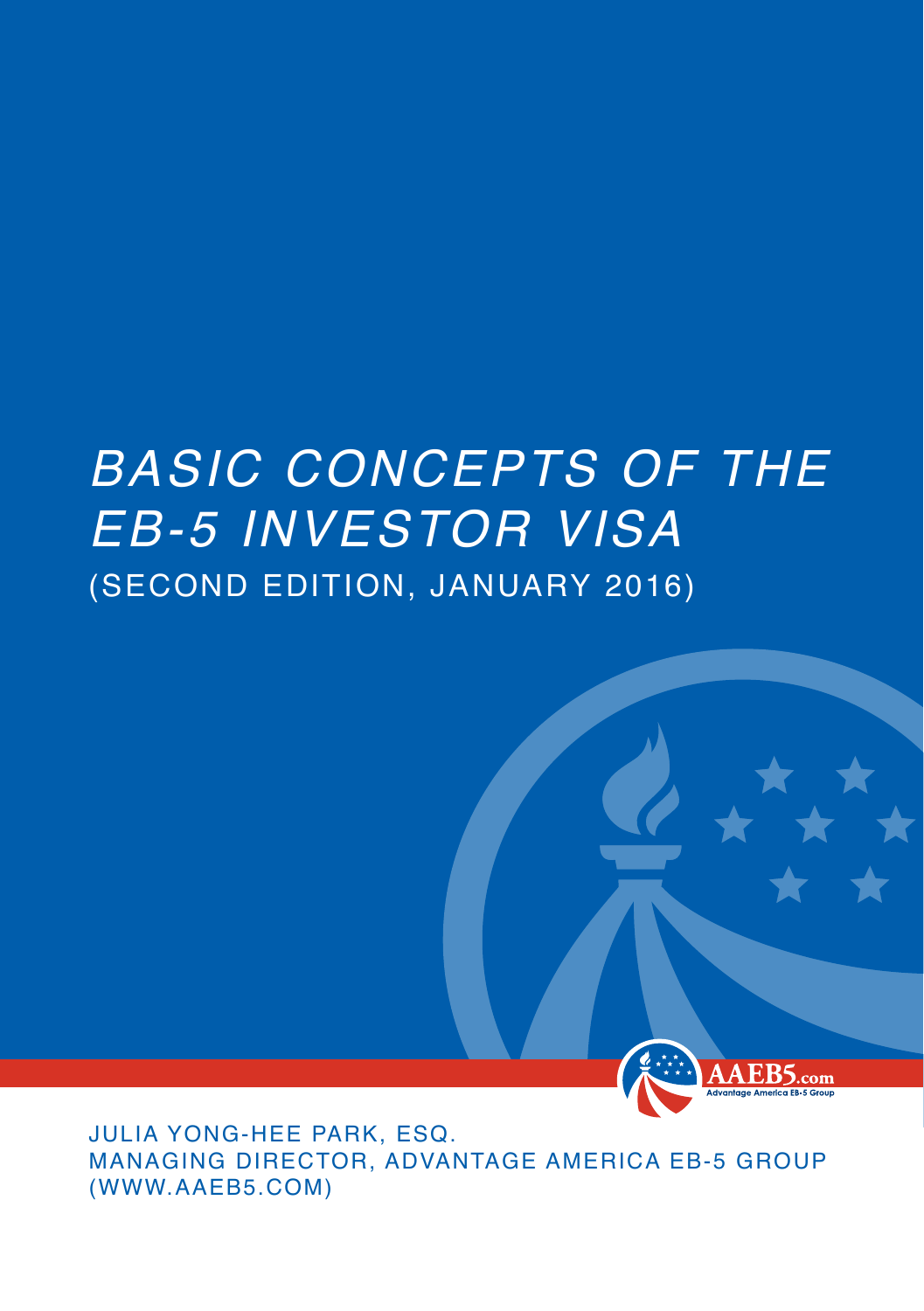

Copyright 2016 by AAEB5 Group.

All rights reserved. No part of this book may be reproduced in any form or by any means, electronic or mechanical, including photocopying, recording, or by an information storage and retrieval system, without written permission from the copyright holder. In other words, don't copy any of our work, sell it for profit, or pass it off as your own. However, if you like it and think someone would find it useful please feel free to share. But please give us credit by letting people know we're the authors when you do.

DESIGN

HYO TAEK KIM HYO\_ht@hotmail.coM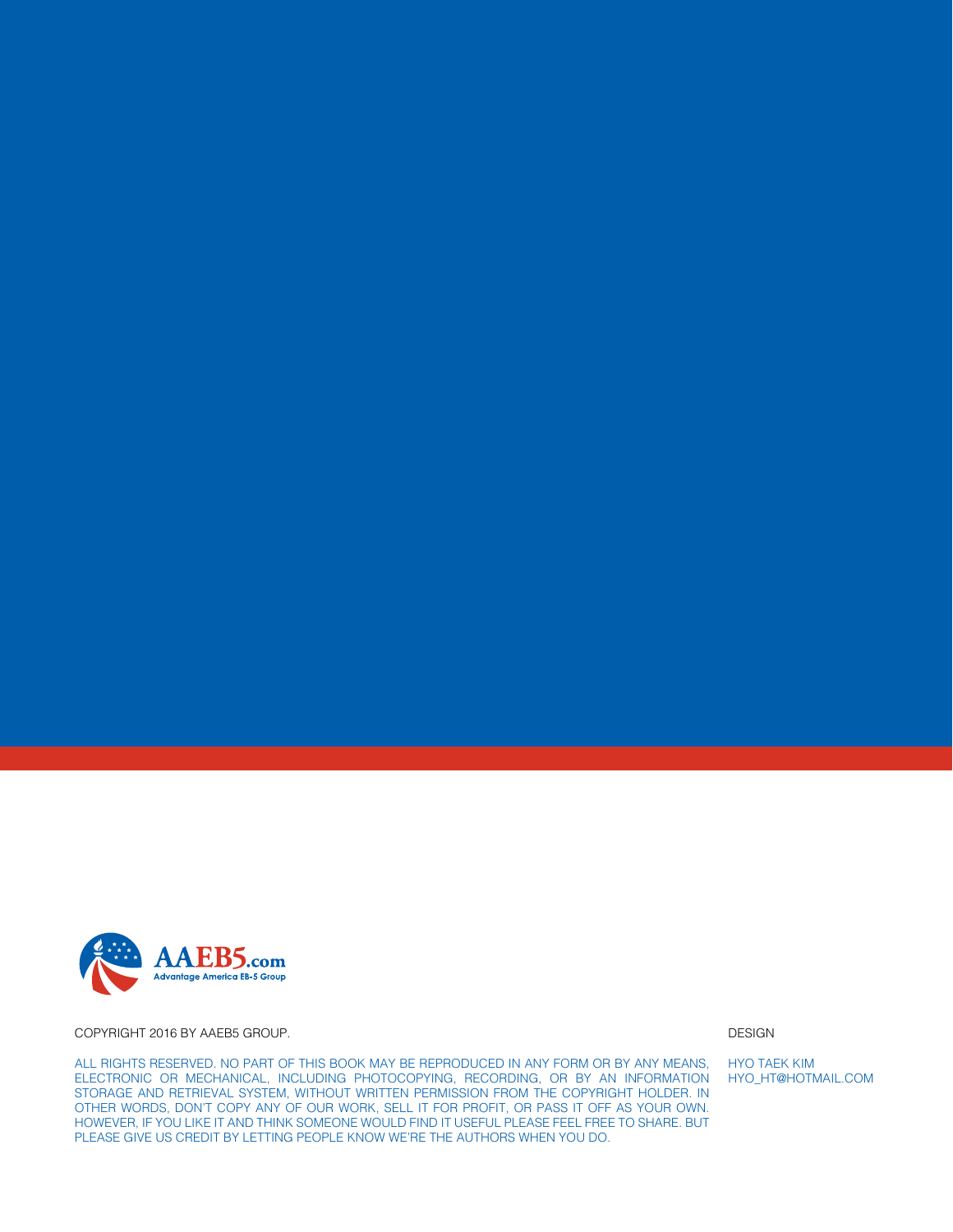# Table of Contents

| <b>PAGE</b> | 4              | Introduction                                             |
|-------------|----------------|----------------------------------------------------------|
| <b>PAGE</b> | $\overline{7}$ | 1. The Basics                                            |
| <b>PAGE</b> | 8              | 2. TEAs and Minimum Investment Amounts                   |
| <b>PAGE</b> | 9              | 3. The EB-5 Investment Structure                         |
| <b>PAGE</b> | 11             | 4. Five Basic Steps to acquiring an EB-5 Greencard       |
| <b>PAGE</b> | 12             | 5. The Direct EB-5 Program                               |
| <b>PAGE</b> | 13             | 6. The Regional Center EB-5 Program                      |
| <b>PAGE</b> | 14             | 7. Capturing Indirect Jobs                               |
| <b>PAGE</b> | 16             | 8. Source of Funds                                       |
| <b>PAGE</b> | 17             | 9. Process & Timing                                      |
| <b>PAGE</b> | 19             | 10. Exemplar Projects: AKA the Pre-Approved EB-5 Project |
| <b>PAGE</b> | 21             | 11. Cost                                                 |
| <b>PAGE</b> | 23             | 12. Return of Capital                                    |
| <b>PAGE</b> | 24             | 13. How Will the Rules Change in the Future?             |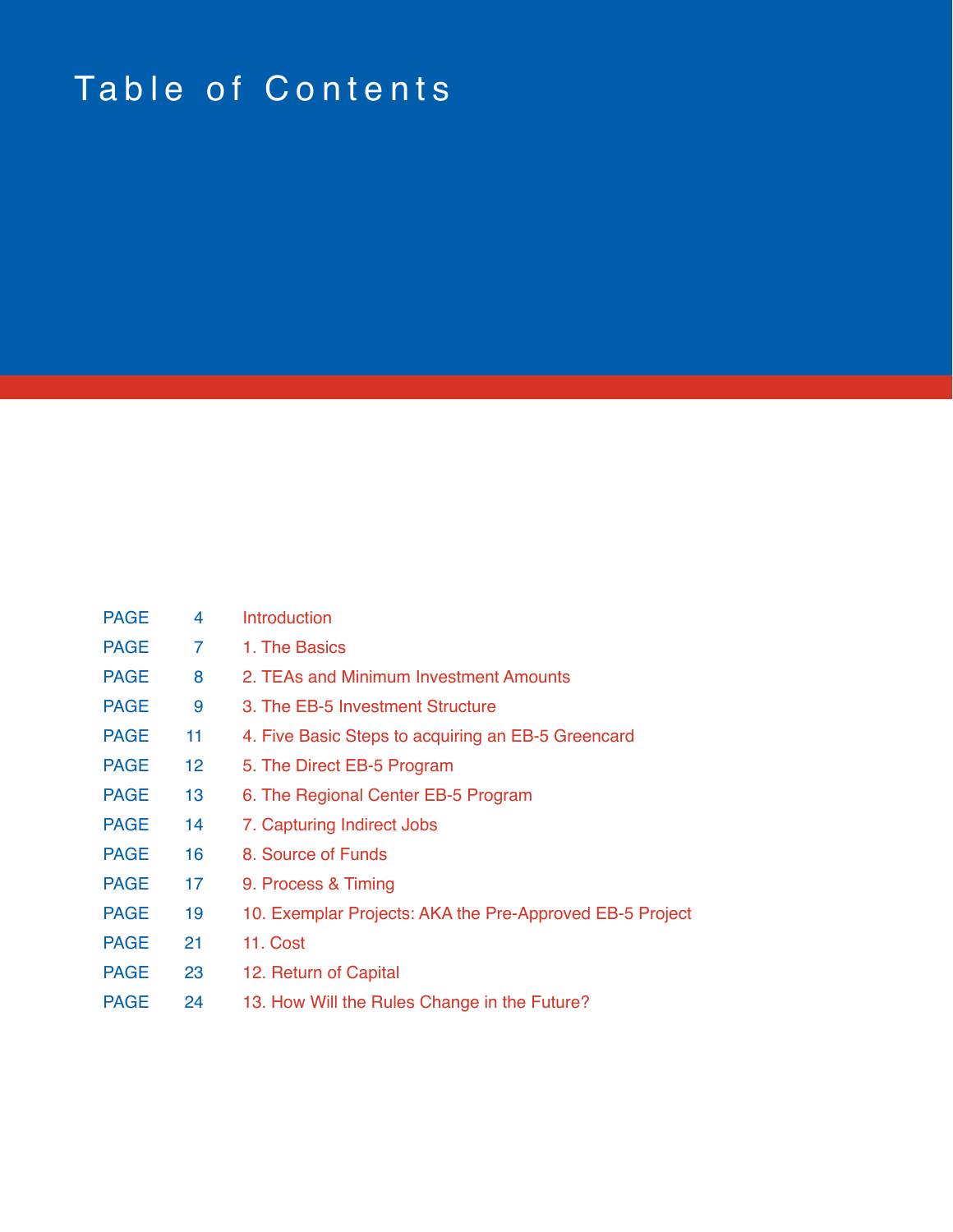### **I ntroduction**

Although the EB-5 Program was first enacted by Congress in 1990, the explosive popularity that it enjoys today is a relatively recent phenomenon. In FY2001, only 188 EB-5 visas were issued. In FY2006, when the program started gaining in popularity, 802 EB-5 visas were issued. In FY2014 the number of EB-5 visas issued exceeded the 10,000 quota for first time in EB-5 history. (10,692 to be exact.) That quota, however, was reached in September of 2014 at the very end of the U.S. government's fiscal year so had minimal impact on visas being processed. It was in April 2015 (7 months into FY2015) that the Department of State announced that the 10,000 visa limit was reached and implemented a cut-off date in the Visa Bulletin for investors born in mainland China. This created a long line of investors and their families from China waiting to get EB-5 visas and also created complications for Chinese families with children over 18

In addition, in 2015, a total of six bills were introduced in the House and the Senate each proposing slightly different measures for reform and improvement of the EB-5 program. But all of the bills proposed an increase of the minimum investment amount for TEA projects from \$500,000 to \$800,000 which prompted a fire sale of sorts as investors tried to squeeze in under the \$500,000 investment amount. According to USCIS's published data for FY2015, over 14,000 I-526 petitions were filed with 46% of these numbers filed in Q4.

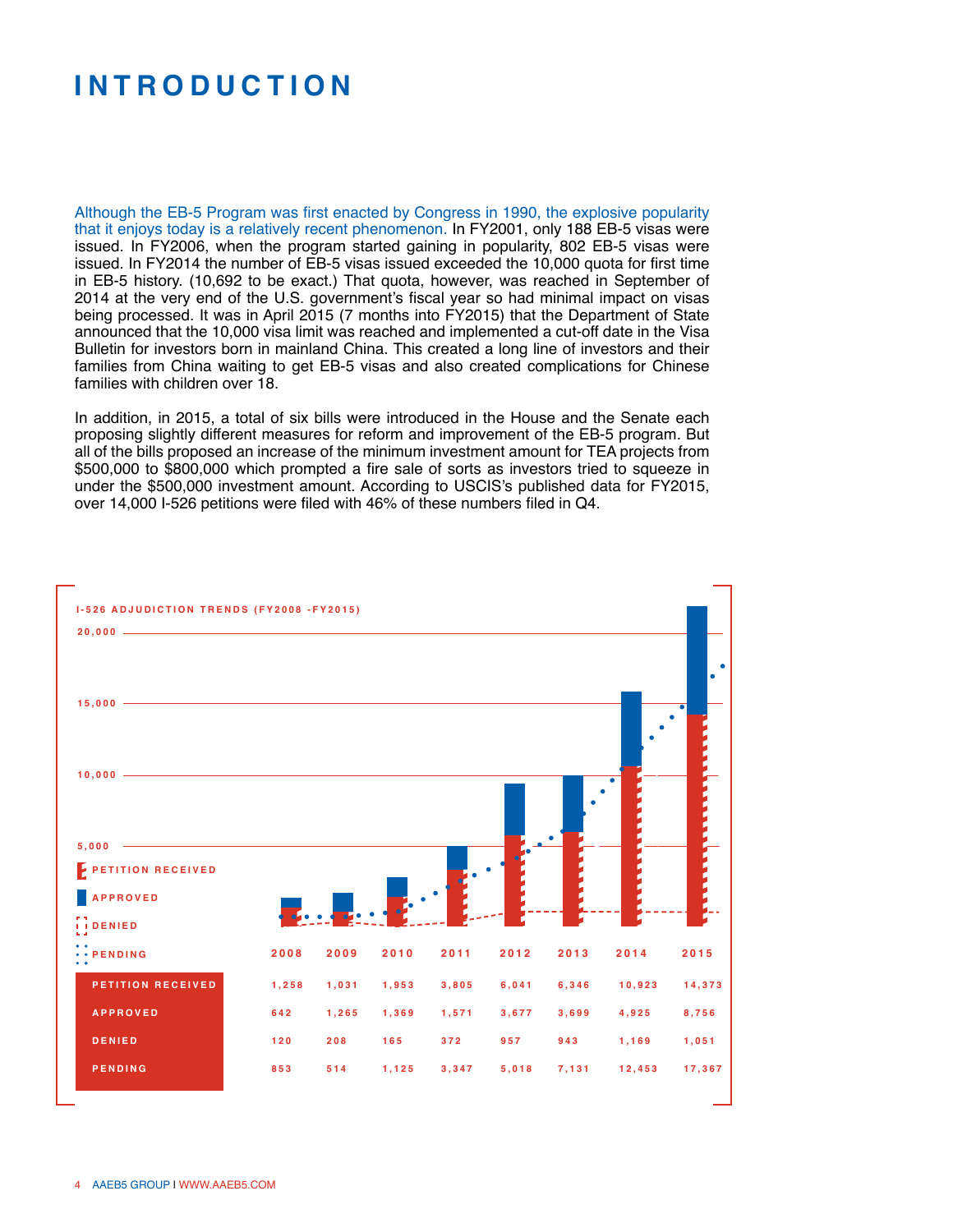The I-526 petition is the underlying petition for an EB-5 visa. One investor will file a petition and once approved, the investor's qualified dependents (i.e. spouse and unmarried children under the age of 21) will apply for an EB-5 visa alongside the investor. Currently it is estimated that approximately 2.2 EB-5 visas are issued for each I-526 petition. This means that the 14,000 I-526 petitions filed in FY2015 alone, once approved, will account for over 30,000 EB-5 visas.

|                | <b>COUNTRY</b>                              | <b>NUMBER OF</b><br><b>VISAS</b> |
|----------------|---------------------------------------------|----------------------------------|
| $\overline{1}$ | <b>CHINA - MAINLAND BORN</b>                | 7616                             |
| $\overline{2}$ | <b>VIETNAM</b>                              | 253                              |
| 3              | <b>CHINA - TAIWAN BORN</b>                  | 124                              |
| $\overline{4}$ | <b>SOUTH KOREA</b>                          | 89                               |
| 5              | <b>INDIA</b>                                | 71                               |
| 6              | <b>GREAT BRITAIN &amp; NORTHERN IRELAND</b> | 62                               |
| $\overline{7}$ | <b>RUSSIA</b>                               | 60                               |
| 8              | <b>IRAN</b>                                 | 54                               |
| 9              | <b>NIGERIA</b>                              | 37                               |
| 10             | EGYPT                                       | 31                               |
| 11             | <b>CHINA-HONG KONG BORN</b>                 | 30                               |
|                |                                             |                                  |

TOP 11 EB-5 ORIGINATING COUNTRIES FOR FY2015 (SOURCE: DEPARTMENT OF STATE)

The growing popularity of the EB-5 Immigrant Visa has introduced many changes to the type and size of projects being offered on the market during the past 7 years. Such changes have forced the USCIS to expand its interpretation of the EB-5 rules and regulations. Often changes in adjudication policy will come slow and create a disconnect between business reality and immigration adjudications. A great example is the use of bridge loans. At first, the USCIS did not allow EB-5 funds to replace existing financing such as bridge loans brought in to cover the gap while EB-5 funds were pending in escrow.

When I-526s adjudications took too long, however, and deals could not continue without bridge loans, the USCIS started to allow bridge loans but only if you had jumped through certain hoops. Then in the EB-5 Adjudications Policy Memorandum issued by the USCIS on May 30, 2013 (the "May 30 Memo"), the USCIS finally relented and basically said EB-5 loans could replace existing short term financing. But this was not before many projects had to go through a lot of pain.

In other words, EB-5 rules keep changing and evolving. It is important to note, however, that this is not because the "law" keeps changing. In fact, the laws related to EB-5 have not changed since Congress added the Regional Center program to existing EB-5 rules in 1993. It is how these laws are interpreted that keeps changing. Similar to other U.S. administrative laws, the immigration laws are broadly written while USCIS devises its own guidance documents. The proper use of agency guidance documents is subject to much debate across administrative law scholars in the United States. However, practically speaking, rules provided in these "guidance memos" operates the same as legally binding rules.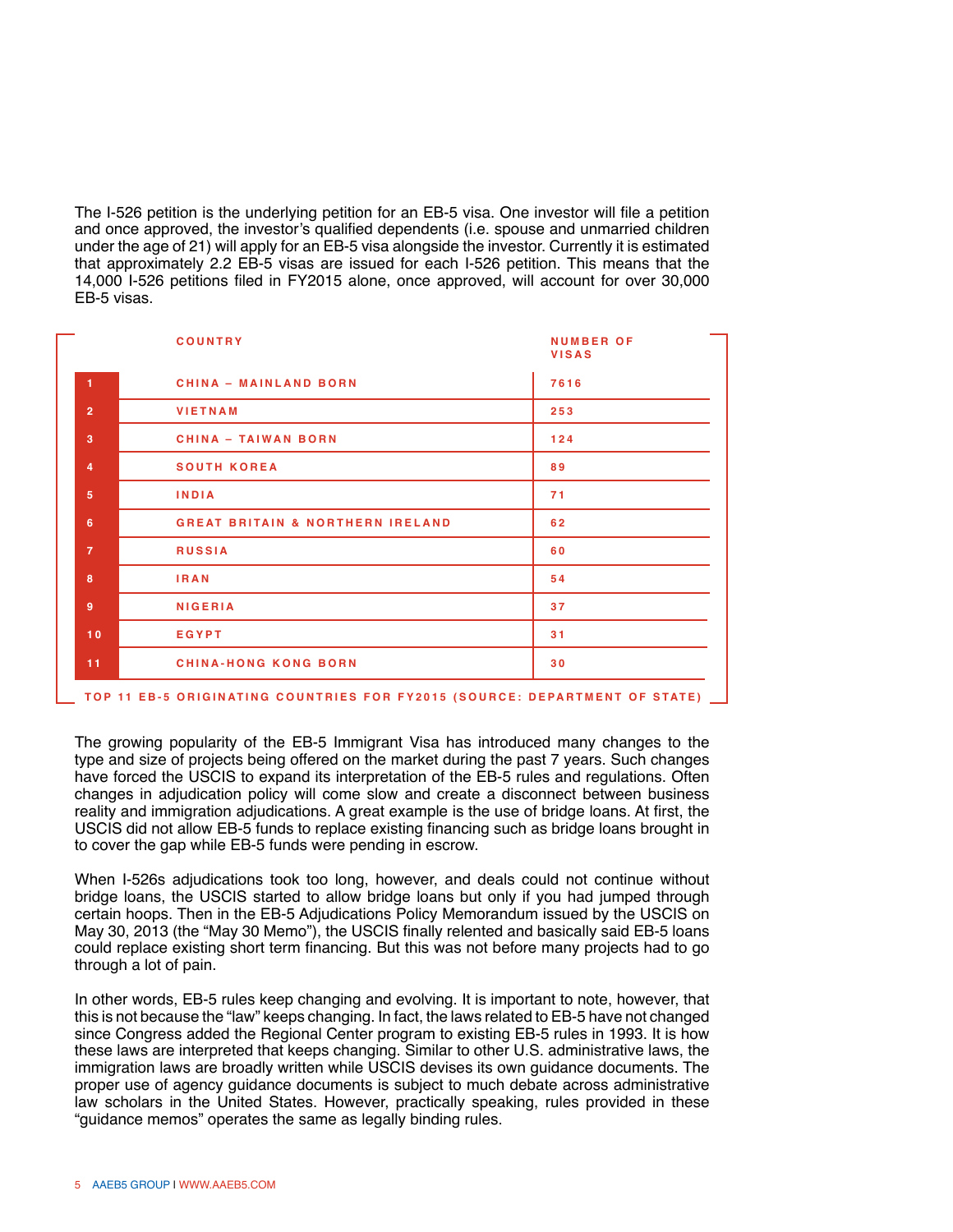As of January 2016, there are five official USCIS Policy Memoranda related to EB-5 that can be found here: http://tinyurl.com/EB5memos.

And, as of January 2016, the May 30 Memo is still the most comprehensive document for EB-5 rules.

After many rounds of collecting public comments, the USCIS announced its comprehensive memo which attempts to address almost every aspect of the EB-5 program – basically superseding all of the existing guidance memos discussing EB-5. Considering that it took the USCIS close to two years to finalize the May 30 Memo coupled with the fact that the EB-5 program in its current form is scheduled to expire in less than nine months on September 30, 2016, it is unlikely that the USCIS will be releasing another set of comprehensive rules in the near future.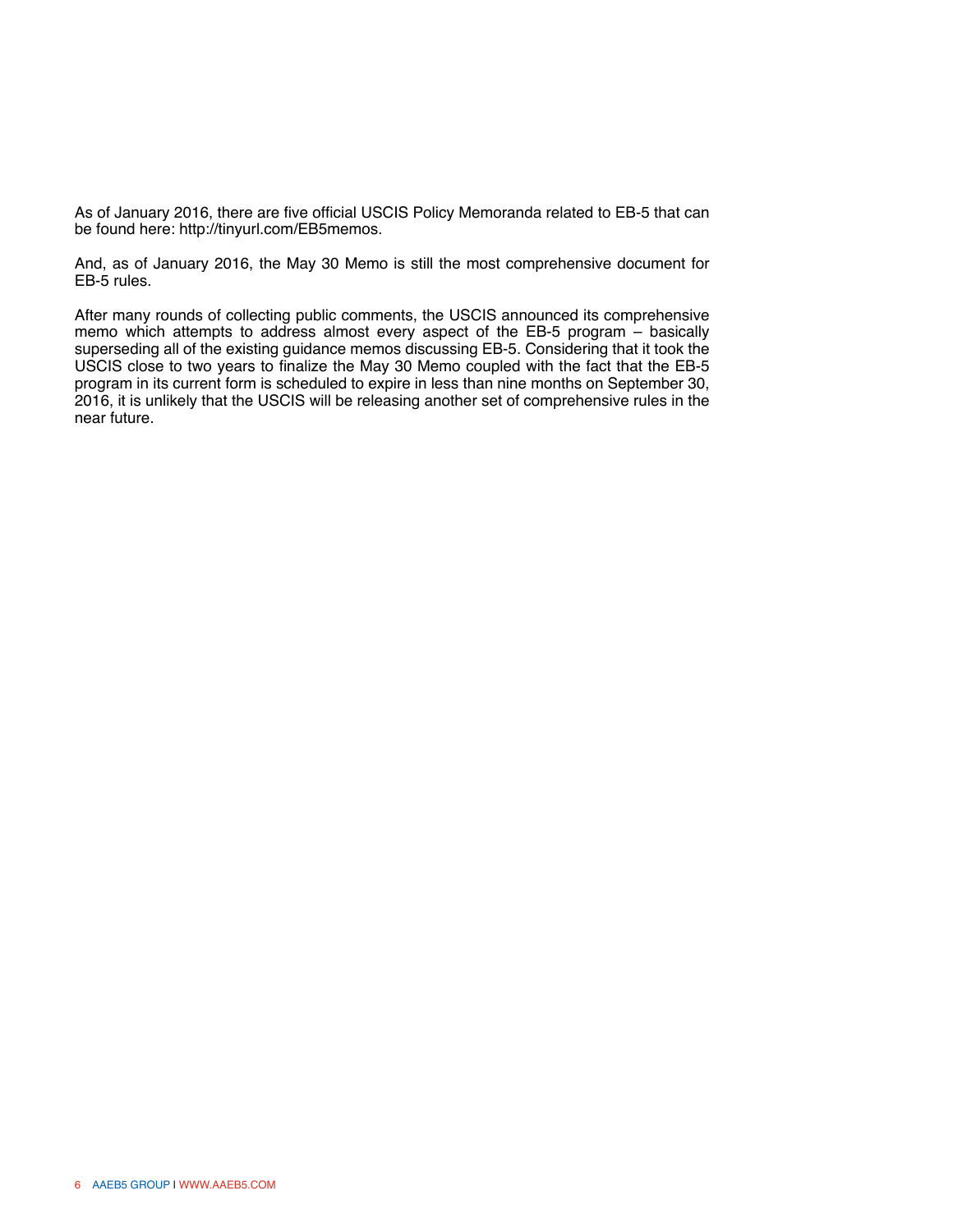### **1. T h e B asics**

There are two broad categories of visas through which a foreigner can hope to obtain permanent residency (colloquially dubbed "green card" or "greencard"). One is through family based immigration (i.e. spouses, parents, children and sibling) and another is through employment in the United States. Within in the employment based category are five different categories ranging from EB-1 to EB-5.1

Under the EB-5 program, a foreigner can obtain a conditional greencard by investing a minimum of \$1,000,000 (\$500,000 under certain circumstances, as detailed below) to create a new business or invest in an existing business with the promise to create 10 new U.S. jobs by the end of the 2.5 year mark of the approval of the conditional greencard petition, called the I-526.

If the investor is investing in an existing business, the infusion of capital must create 10 additional jobs to the jobs that already exist. (There is also a provision for investing into "troubled" businesses which I will not discuss as it is rarely utilized.)

Once an investor's immigration petition filed on Form I-526 is approved by the USCIS, she can apply for a greencard along with her spouse and unmarried children under the age of 21. If the child of the EB-5 investor is under the age of 21 when the I-526 is filed, the child will still qualify for a greencard even if he is over the age of 21 when the I-526 is approved 14 to 18 months after the I-526 filing according to the protections provided by the Child Status Protection Act (CSPA). However these protections are limited when visa numbers are backlogged, which is currently what is happening for immigrant investors born in mainland China. As such, Chinese investors whose main purpose of obtaining the U.S. greencard is for the benefit of their child and the child is near or over 18 are strongly cautioned to consider gifting funds to the child and have the child apply as the main petitioner.

Please see www.aaeb5.com/chinesebacklog for a detailed discussion about the The Visa Backlog for Chinese investors and the impact it has on children.

1 The EB-1 greencard is for people who fall into the following categories: Extraordinary Ability, Outstanding Professors and Researchers, or Multinational Manager or Executive. The EB-2 is for employer sponsored petitions for those with Advanced Degrees or Exceptional Abilities; and self-sponsorship in the case of National Interest Waiver visas. The EB-3 is generally for people with college degrees and some non-degree workers. The EB-4 is a category for special cases, mostly religious workers, but also very specifics groups of people like Iraqi translators. Other well-known category of visas like the F-1 student visa or H-1B work visa are non-immigrant visas (NIVs), meaning they are not greencards.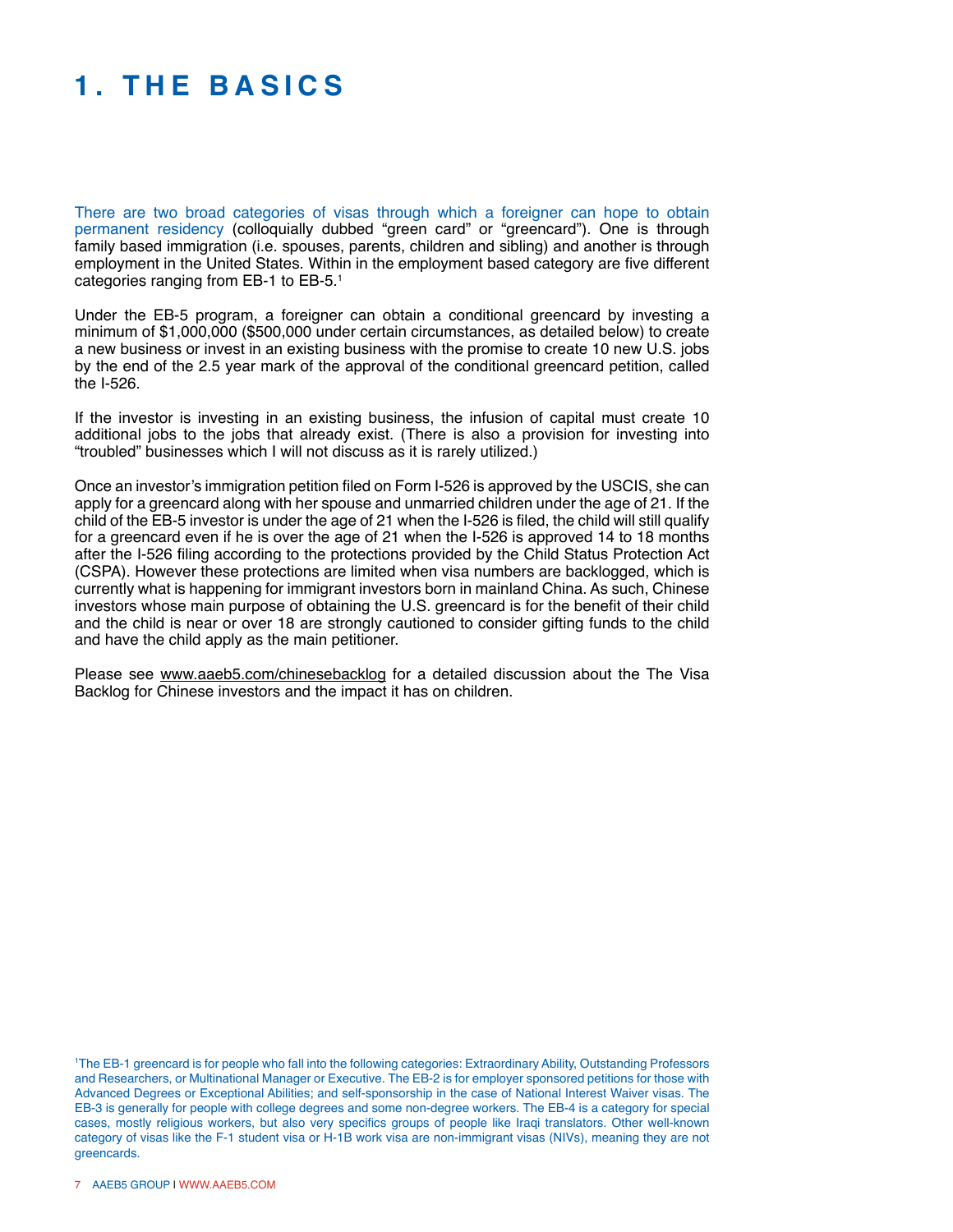### **2. T E A s and Mini m u m I n v e s t me n t Am ounts**

While the basic EB-5 program is for a minimum \$1 million investment, if the investment is made in a Targeted Investment Area ("TEA") the minimum investment is reduced to \$500,000. Many people mistakenly believe that only Regional Center projects qualify for \$500,000 investment and all Direct EB-5 investments require \$1 million. That is not the case. Whether the minimum investment is \$500,000 or \$1 million depends on the location of the project. (We will discuss the difference between a Regional Center Investment and Direct Investment below.)

However, almost all Regional Center projects are located in TEAs. In FY2015, a total of 8,773 EB-5 visas were issued. Of these, only 33 visas were from projects located in non-TEAs requiring \$1 million investments. In the same period, a total of 72 EB-5 visas were obtained through investment into Direct Investment projects and of these 24 visas were from projects in non-TEAs.

| -                            | <b>REGIONAL</b><br><b>CENTER EB-5</b> | <b>DIRECT</b><br>$E B - 5$ | <b>TOTAL</b> |
|------------------------------|---------------------------------------|----------------------------|--------------|
| <b>TEA (\$500,000)</b>       | 8692                                  | 48                         | 8740         |
| <b>NON-TEA (\$1,000,000)</b> | 9                                     | 24                         | 33           |
| <b>TOTAL</b>                 | 8701                                  | 72                         | 8773         |
|                              |                                       |                            |              |

**V isa issuanc e nu m b e r f or F Y 2015 ( S ourc e : USCIS )**

- 1

In 2015, the minimum investment amount for TEA based projects was almost increased from the current \$500,000 to \$800,000. (The \$1,000,000 minimum investment amount for non-TEA based projects would have stayed the same under the proposed bill that almost made it through Congress but was pulled at the very last minute.)

Because the \$500,000/\$1 million minimum investment amounts were last visited in 1993, there is pretty wide consensus that it will be increased in the near future and it will be next up for possible increase before the end of FY2016.

Currently, there are two types of TEAs:

First is an area that, at the time of investment, is a rural area. A rural area, in turn, is any area outside a metropolitan statistical area (as designated by the Office of Management and Budget) or outside the boundary of any city or town having a population of 20,000 or more according to the decennial census.

The second type of TEA is a particular geographic or political subdivision located within a metropolitan statistical area or within a city or town having a population of 20,000 or more" as a high unemployment TEA. This type of TEA requires that a designated agency of the state make this determination, and this determination is usually in the form of what is called a TEA letter. Most urban EB-5 projects, including projects in New York City, on the market today utilize this second type of TEA.

As can be seen in the table above, in FY2015, out of the total 8,773 EB-5 visas issued, only 33 were issued based on non-TEA deals with minimum investments of \$1 million. In other words, without TEA status, a project is not marketable. In 2015, changing the definition of TEA was the biggest controversy among politicians representing the interests of rural area Regional Centers and those representing urban area Regional Centers. And it was the gridlock between the two different interests that apparently resulted in legislative reforms not going forward.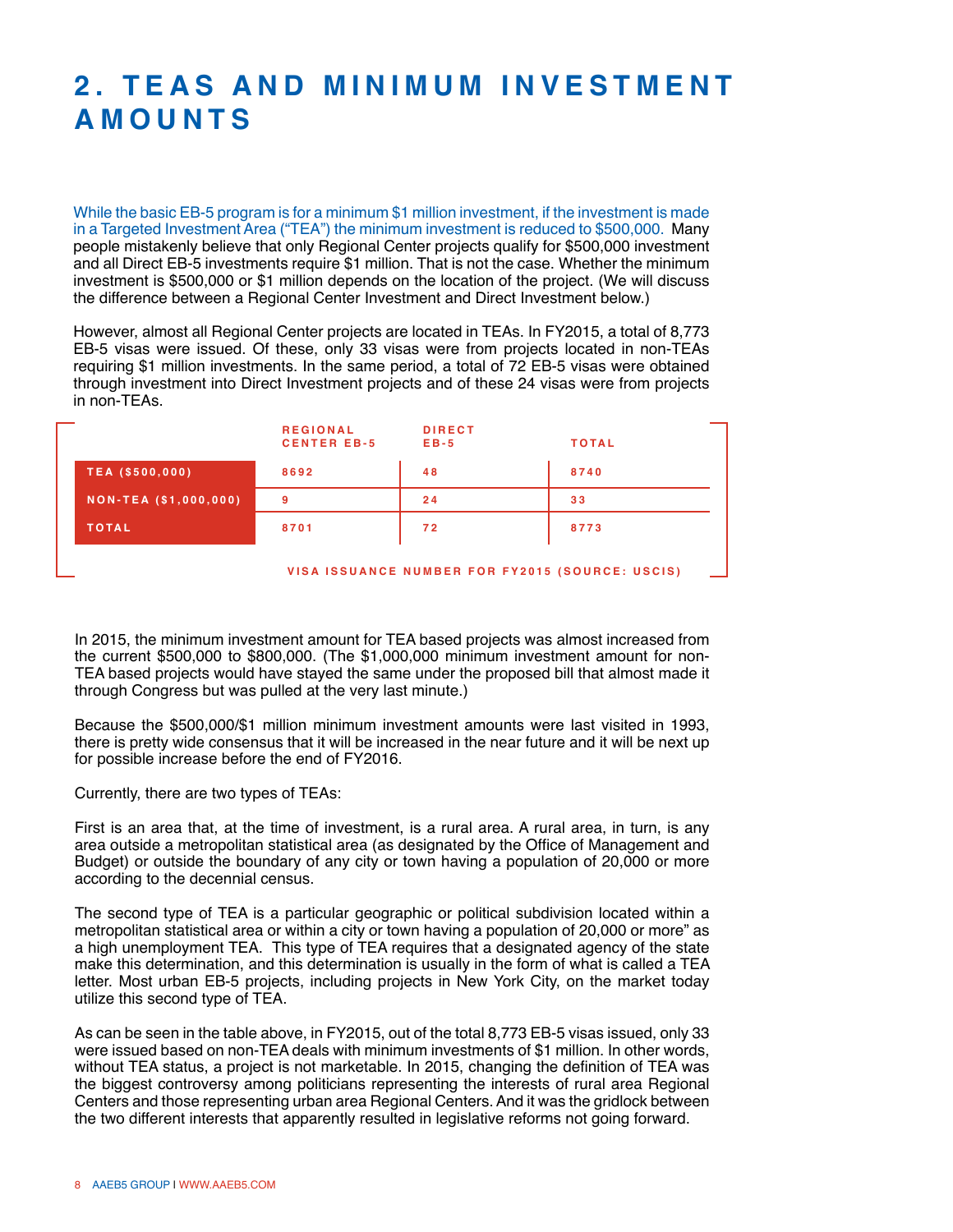#### **3. T h e E B -5 I n v e s t me nt S tructur e**

The basic framework of the EB-5 regulations requires that an investor make an "equity" investment into a qualifying EB-5 program. Lending funds to a project with a guarantee of repayment does not suffice. This has not always been the case, however. In the 1990s when the program was first introduced, it was common for investors to invest a portion of their investment in cash and a portion in the form of "promissory notes". The USCIS has since disallowed this and has made it clear that a loan is not an investment. (This, is another good example of how the EB-5 program is really shaped by USCIS policy and not the actual statute and regulations which are broadly drafted.)

There was a brief period following the Great Recession when EB-5 financing took first mortgage positions in real estate projects. But improvement in the lending environment coupled with tighter regulation of the USCIS on eligible inputs for jobs creation has resulted in EB-5 financing being pushed down the capital stack in recent years. Today, most EB-5 financing can be characterized as mezzanine financing, either in the form of mezz debt or preferred equity, but mostly mezz debt which is commonly referred to as the "EB-5 loan". That most Regional Center investment projects are structured as a "loan" confuses a lot of investors because it seemingly contradicts the "equity" requirement mentioned above. (A common question is "If an EB-5 investment cannot be in the form of a loan, then how are the Regional Centers saying that their project will give investors a fixed interest rate with the "loan" repaid in 5 years?")

This is possible because the loan is not made by the investor, but by the company that the investor takes an equity interest in. At this point, it is necessary to employ a bit of EB-5 jargon and diagrams. A typical EB-5 loan takes the form below:

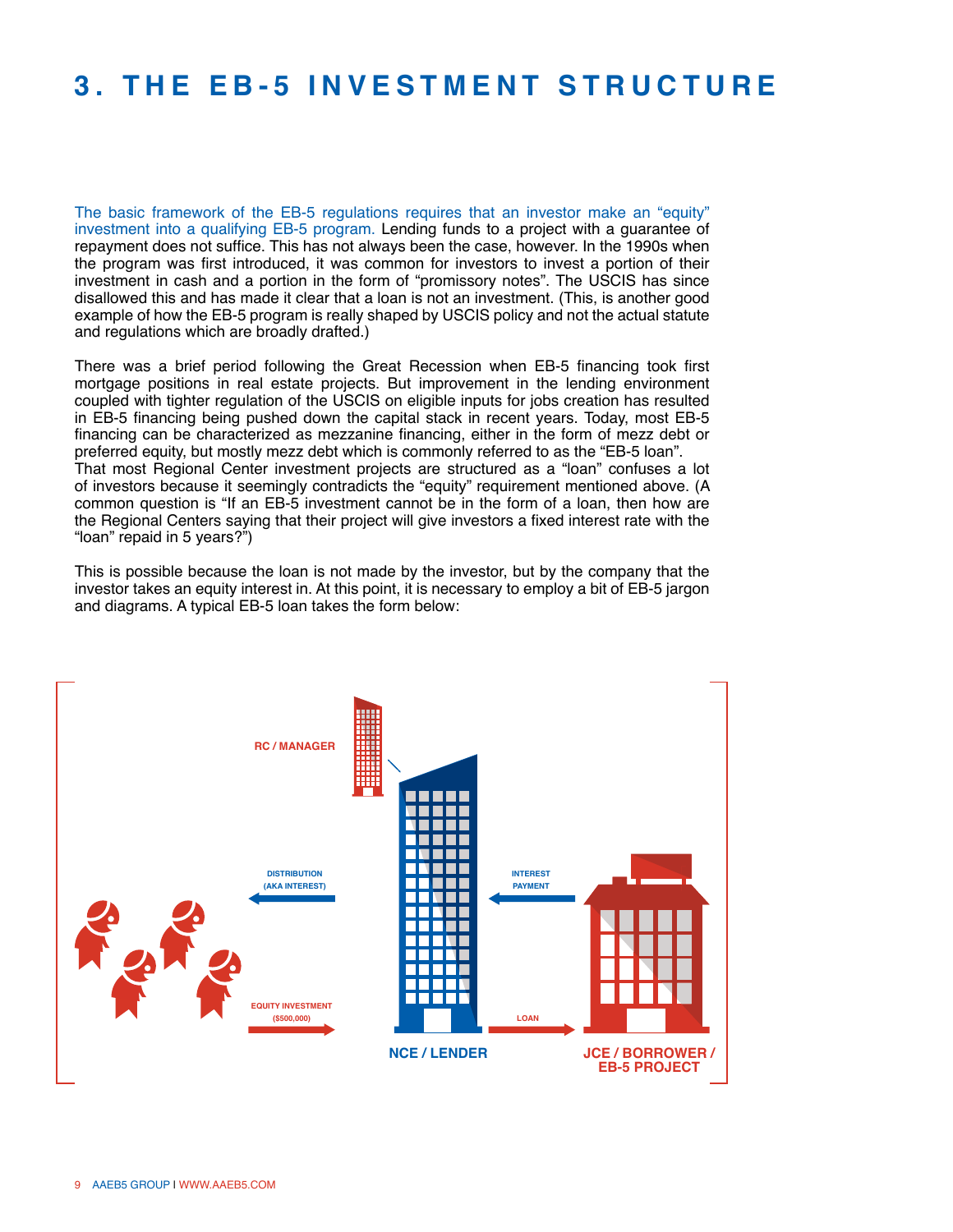A simple explanation is that the EB-5 investor is taking an equity position in a debt fund. The individual EB-5 investors will purchase an equity interest in the New Commercial Enterprise ("NCE") which is a special purpose entity created to pool the investors' funds. The NCE is usually a limited liability company or limited partnership. An affiliate of the Regional Center will be the Manager/GP of this NCE while the investors are the Members/LPs. The NCE is a Lender and the project (usually a real estate construction project) will become the Job Creating Enterprise ("JCE") which is the Borrower of the loan proceeds. In other words, investor funds into the NCE must be equity but the investment of funds from NCE to JCE can take the form of debt or equity.

While not an EB-5 requirement, most EB-5 loans are collateralized. In a Loan Model where the EB-5 loan takes a mezz debt position, the collateral is the equity interest of the JCE similar to conventional real estate mezzanine loans.

An "Equity Model" investment usually refers to the structure where EB-5 funds come in as preferred equity.<sup>2</sup> The Equity Model is often utilized when the senior lender in a project prohibits any subordinated debt, including mezz debt. It is also preferred by the developer because of its relative flexibility compared to mezz debt.

For the EB-5 investor, the two structures are not too different in that both provide a fixed return and are positioned similarly in the capital stack. However, the Loan Model will have benefits such as a clearly established exit date and a guaranty of some sort by the JCE or an affiliate (e.g. pledge of equity interests, Completion Guarantee). The Loan Model also has the benefit of a foreclosure remedy – while realistically not all NCEs will have the capacity to take over a borrower entity and complete a project, the legal right to do so would have the effect of pressuring the JCE to complete the project.

2 Previously this referred to EB-5 funds being deployed as "true" equity where the individual investor takes an equity position in the project itself. Today, "true" equity is still common in Direct EB-5s where the investor is the owner of the project, so the NCE and JCE are one and the same. And while a handful of older Regional Center deals (pre-2005) utilized the "true" equity model, today, in the Regional Center or Pooled Direct EB-5 context is almost non-existant. As such Equity Model in this booklet refers to preferred equity deals.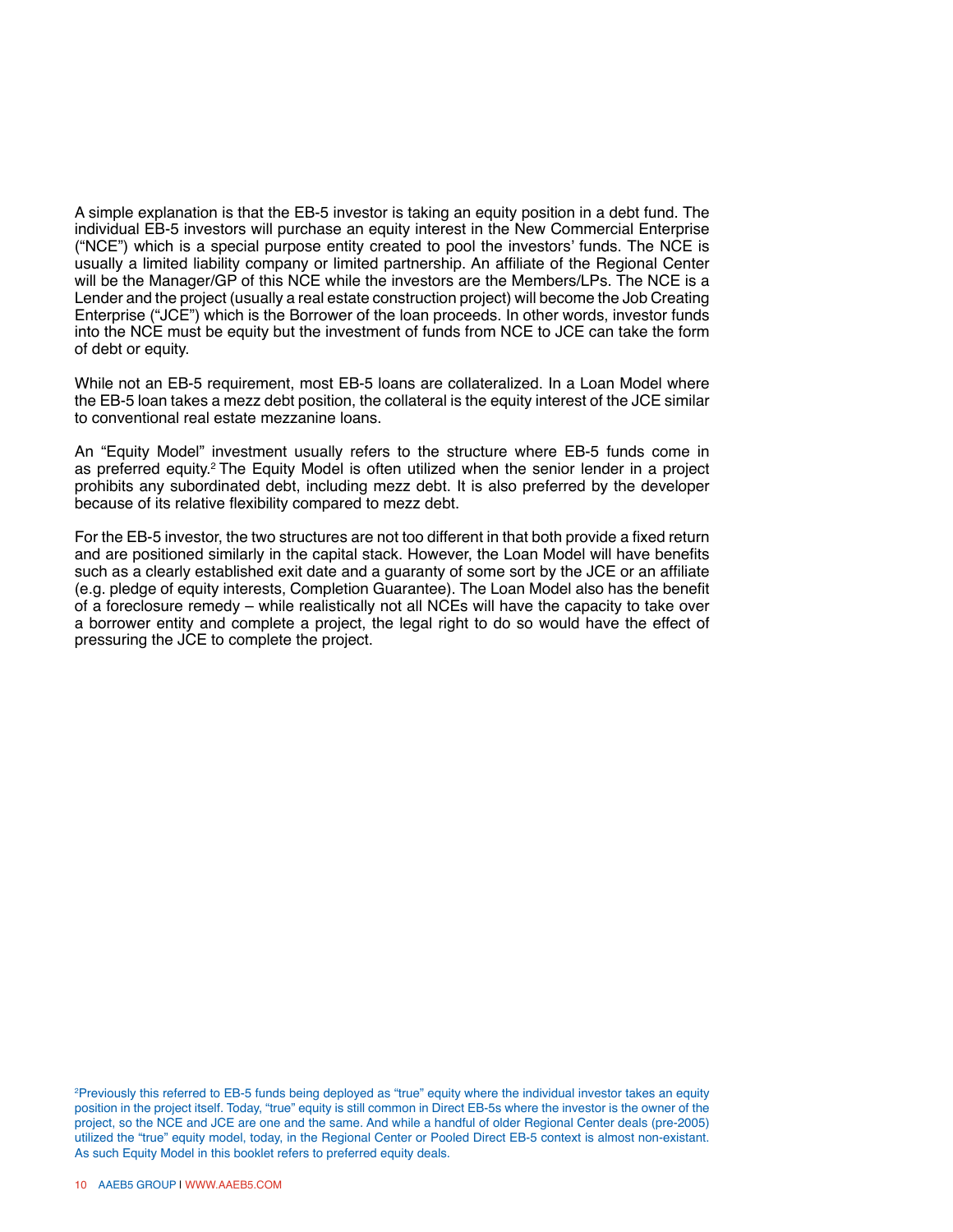### **4. FIVE BASIC STEPS TO ACQUIRING AN E B -5 G r ee ncard**

The following are the five steps of getting an EB-5 greencard.



Immigrant investor identifies a project for EB-5 investment. She then works with an immigration attorney to clear the Source of Funds ("SOF") for the funds to be used for the EB-5 investment. Once immigration attorney signs off on the SOF, the investor invests the minimum required capital into the New Commercial Enterprise (the "NCE").



Investor files a petition for a conditional greencard on Form I-526. The I-526 petition consists of two parts:

- 1) Investor's SOF documentation
- 2) EB-5 Business related documents

a. EB-5 Business Plan showing how the investor intends to create 10 new U.S. jobs in the next two years. (I-526 must be accompanied by documents that show how the investor proposes to create jobs within 30 months of I-526 petition approval.)

b. EB-5 Economic Report showing how indirect jobs will be created (for Regional Center projects only).

c. EB-5 Offering Documents such as Private Placement Memorandum, Subscription Agreement, Partnership/LLC Operating Agreement.



After the I-526 is approved, the investor and her family will apply for conditional residency (aka "temporary greencard") either through Adjustment of Status on Form I-485 or Consular Processing depending on where the investor lives.



Either the investor (in most Direct EB-5 projects) or the project (in a Regional Center EB-5) must create the requisite number of jobs.



Finally, between month 21 and month 24 of the approval of the conditional greencard, the investor must file a petition on Form I-829 to prove to the USCIS that the jobs have been created or will be created within a reasonable period of time.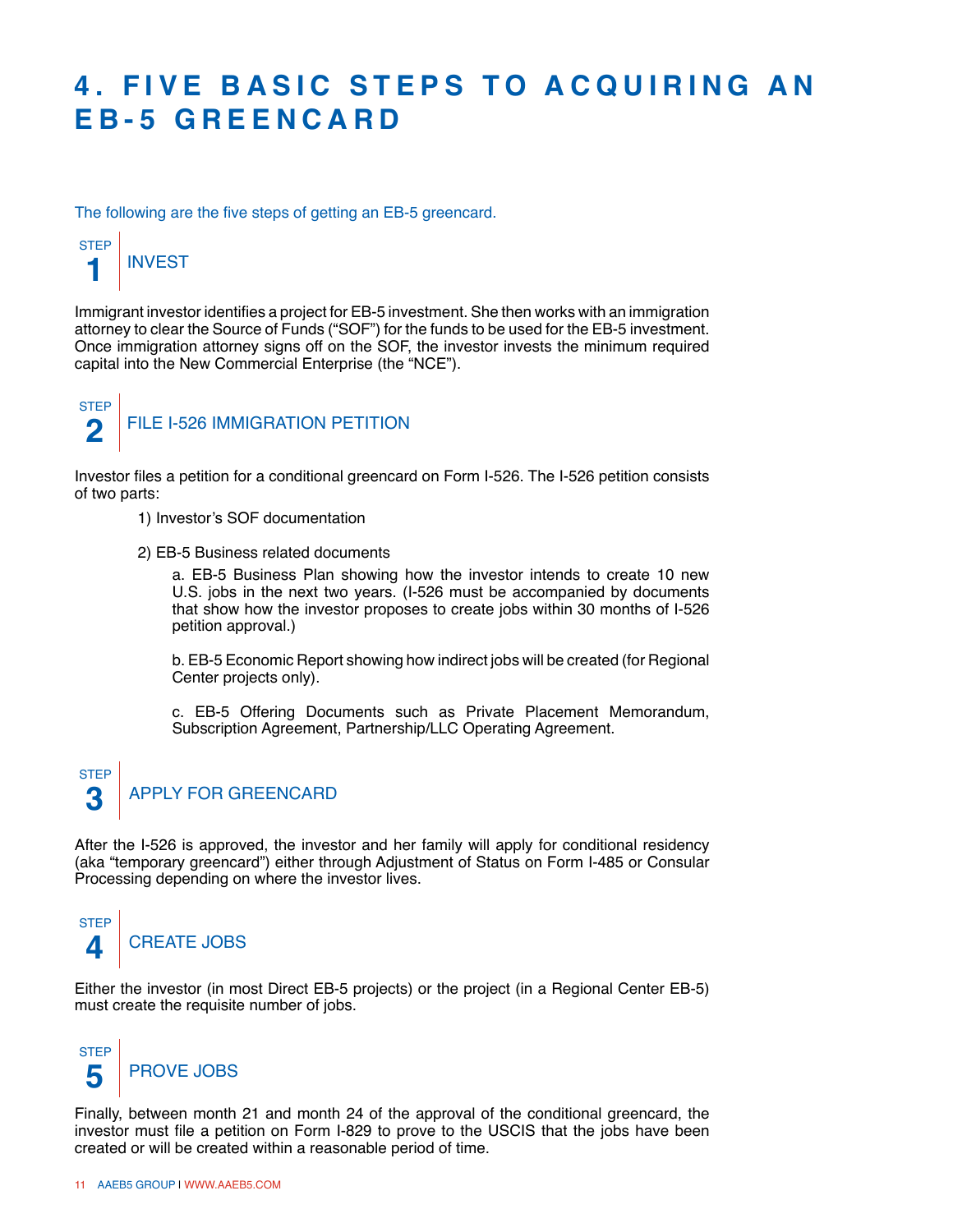### **5. T h e D i r e ct E B -5 Progra m**

When the EB-5 program was originally established in 1990, Congress had in mind a single immigrant investor (and his/her family) coming to the United States with investment funds to set up a business that hired 10 full-time U.S. workers. This structure is referred to as the Basic EB-5, Non-Regional Center EB-5, the Original EB-5 program or Direct EB-5. (I prefer the term Direct EB-5.) A common misconception about the Direct EB-5 Program as mentioned above, is that the minimum investment must be \$1 million. In fact, the minimum investment depends on whether or not the business created is located within a TEA.

In FY2015, out of the total 8,773 EB-5 visas issued, only 72 were issued based on investments into Direct EB-5 Projects compared with the 8,701 Regional Center EB-5s.

In a Direct EB-5, the proposition is pretty simple:

When the investor applies for a Direct EB-5, at the I-526 stage (the FILE stage, above) the investor is required to show how he actually plans on creating 10 or more jobs. For example, if you were opening a restaurant, you would include in the business plan the size of the restaurant, how many customers you anticipate, the hiring plans, and how you plan to increase the number of employees over a two-year period so that at the I-829 stage, you will have 10 or more employees. These projections need to be based in reality (what the USCIS calls "verifiable data") – so you would put in third-party market studies if they were available, or if not, at least include basic information about your competitors to prove to the USCIS you are not just making things up out of thin air.

At the I-829 stage (the PROVE JOBS stage), the investor will need to provide the USCIS with a list of a minimum of 10 employees who are:

- Salaried W-2 employees
- Full time, which is defined as a minimum 35 hours/week,

• U.S. Citizens or greencard holders or people otherwise authorized to work in the United States, and who are not immediate family members of the investor. (Immediate family members can work in the business but they can't be counted to make up the 10 employees.)

Then what is the difference between the Regional Center EB-5 and the Direct EB-5? The procedural difference is that an investor doesn't need to affiliate with a Regional Center and can file an I-526 petition based on a qualified investment. The substantive difference is that investors in Direct EB-5 projects need to hire ten W-2 workers while Regional Center investors are allowed to count indirect jobs. Let's take a closer look at Regional Center EB-5 projects and what it means to count indirect jobs.

#### **Pooled Direct EB-5 Programs**

Until recently, Direct EB-5s have usually taken the form of a single investor investing in his own venture as the 100% owner. However, pure Direct EB-5 projects have virtually disappeared due to the extremely long period of time between when the funds have to be invested into the business for the I-526 filing and when the investor

can enter the United States on the EB-5 visa (currently approximately 2.5 to 3 years for non-Chinese investors and almost 40 months for investors born in China). As a result, most Direct EB-5 projects on the market today are third- party projects similar to Regional Center projects (i.e. the investment project is set up and managed by a business that is not owned by the investor) where the investment is pooled and the

investors get an allocated share of the hired workers. Because Direct EB-5 projects are required to show direct job creation, by definition most businesses seeking Direct EB-5 Investments are in labor-intensive businesses. Examples of Pooled Direct EB-5 projects today include fast food restaurants, livery car services companies or call centers.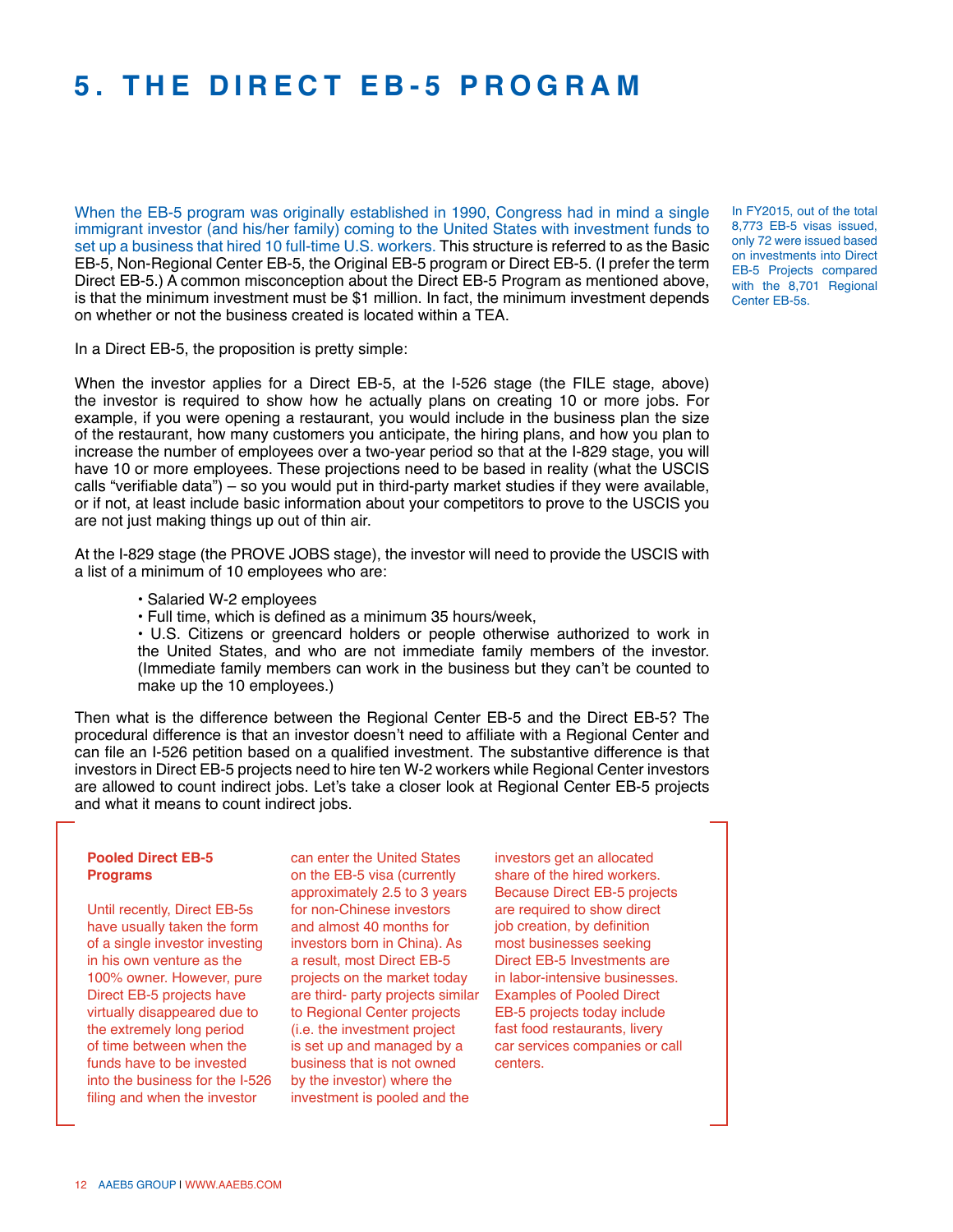### **6. T h e Re gional Ce n t e r E B -5 Progra m**

A Regional Center is a company that has received a federal designation from the USCIS to pool the investment of multiple foreign investors into a qualifying U.S. business to create employment.

While there are a handful of Regional Centers that are affiliated with government entities, the vast majority of Regional Centers are privately owned. Loosely Regional Centers can be categorized into "developer owned" Regional Centers or "third-party" Regional Centers that are formed by attorneys or real estate professionals.

As of January 2016 there are approximately 790 approved Regional Centers in the United States and many more applications pending with the USCIS. But note that most Regional Centers currently do not have projects on the market. Many are new centers preparing to launch a project and many more are dormant and not actively operated. You can find the current list of Regional Centers here: http://tinyurl.com/regionalcenterlist.

Currently the USCIS monitors Regional Centers by requiring each center to submit an annual report outlining the investment activities of each fiscal year, such as the number of I-526s or I-829s filed, the number of jobs created, etc.

While the more comprehensive EB-5 reform bill did not make it to a vote in Congress, as of January 2016, the EB-5 Integrity Act of 2015, or S. 2415, is pending which could bring some changes to the EB-5 rules but not touching the more controversial provisions related to TEAs or job counting. S. 2415 bill was introduced by Senator Flake of Arizon on Dec. 17 and cosponsored by Sens. John Cornyn, R-Texas, and Charles Schumer, D-N.Y. This bill proposes to introduce Sarbanes-Oxley type certification requirements for Regional Centers and their principals as well as a \$25,000 a year "license" fee of sorts. These fees would be utilized to perform USCIS site visits to Regional Centers and EB-5 projects. These fees, if introduced, will probably also have the effect of weeding out non-operating Regional Centers.

As mentioned above, the only meaningful difference between a Direct EB-5 project and a Regional Center project is that Regional Center projects have the ability to capture indirect job creation. This gives Regional Centers the ability to raise bigger amounts of foreign capital because there will always be more indirect jobs created in a project than direct jobs. But what are indirect jobs?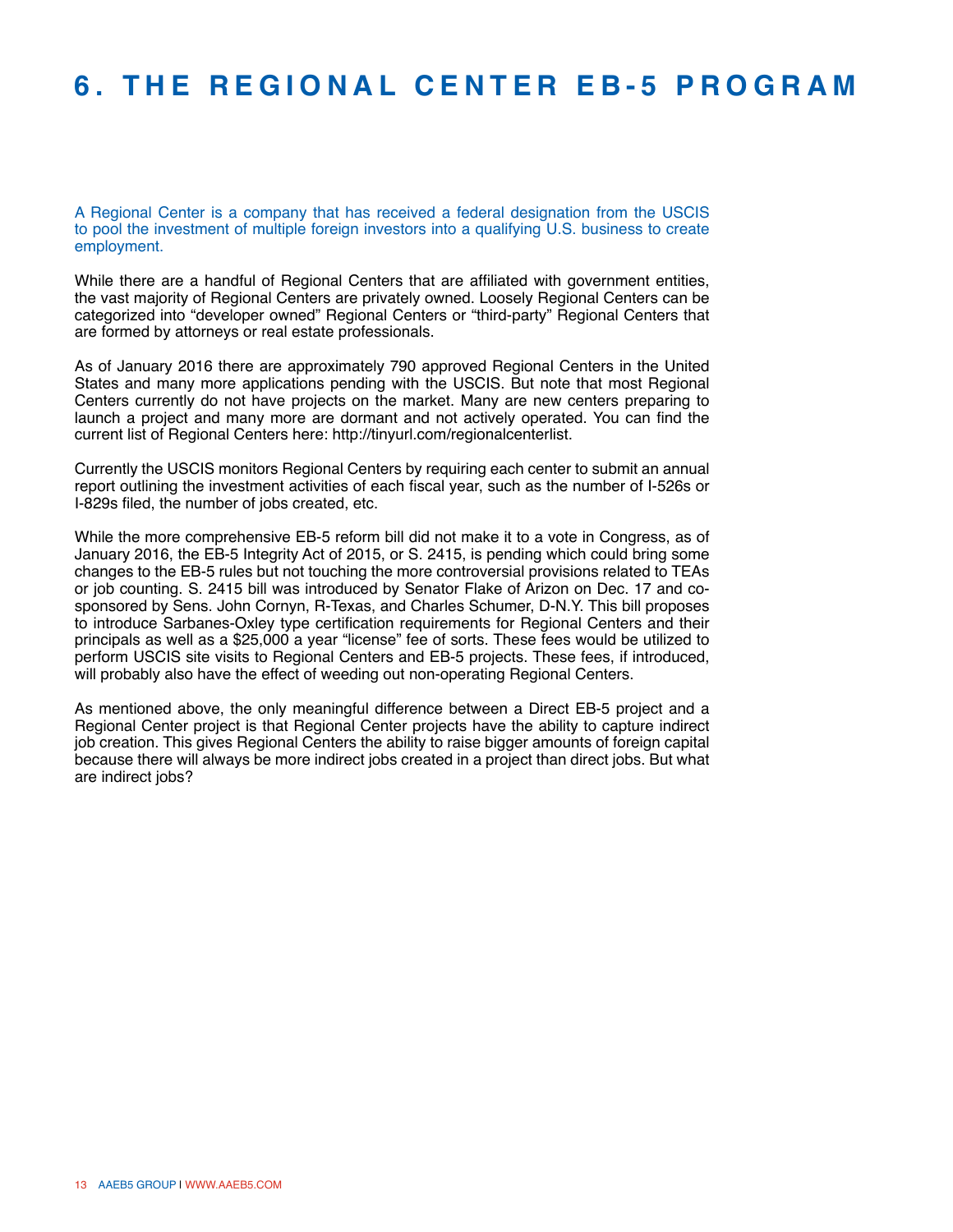### **7. C a p turing I ndir e ct J obs**

#### The EB-5 Economic Report

When filing an I-526 for a Regional Center EB-5, an EB-5 Economic Report will be included. The Economic Report shows how many jobs (both direct and indirect) will be created from the particular project in which the investor is investing. EB-5 Economic Reports are economic impact analyses using "reasonable methodologies" that have received the blessing of the USCIS. (RIMS II, IMPLAN, REDYN are examples of these methodologies.) Economic impact analyses attempt to measure the effect that a policy or a program or even an event has on the economy of a given region. For example, Rutgers University published an economic report estimating that Hurricane Sandy resulted in 4200 jobs lost in Q4 of 2012 in New Jersey; the New York City Economic Development Corporation can quantify the economic impact that Fashion Week or the NYC Marathon has on the local economy, and even how marriage equality impacts the wedding industry in New York City.

In a similar manner, an EB-5 economic report will measure how a certain EB-5 project can have an economic impact of creating jobs in a given region. These economic impact jobs are what are called "indirect jobs".

Here is an extremely simplified explanation of how indirect, economic impact jobs are measured using RIMS II: An economist inputs three factors – the industry, the region, and the dollar amount – into the economic model. Let's say, for example, the EB-5 project at hand is a hotel construction in New York. The construction costs are estimated at \$20 million dollars (not including the cost of land). By using the three known variables – the industry (nonresidential construction), the region (New York) and the investment amount (\$20 million) the economic report will tell us that based on the RIMS II employment multiplier for this region, the EB-5 project, once completed, will create 187 jobs.

At the I-526 petition stage of a Regional Center EB-5 investment, the investor needs to submit an EB-5 economic report that outlines the number of jobs that this project is expected to create. And, just like in the Direct EB-5 scenario, the USCIS looks to see if the job projections are based on reasonable and verifiable assumptions.

The main difference between the Direct EB-5 and the Regional Center EB-5 comes at the I-829 stage. In a Direct EB-5, the investor provides the USCIS with the payroll and tax records to show job creation. But how do we show that 187 jobs were created in the \$20 million hotel example? When counting indirect jobs, we are not counting the construction workers who built the hotel or the staff employed by the hotel – remember, these are real people, hence direct jobs. In the EB-5 Economic Report we said that based on a reasonable economic model accepted by the USCIS, \$20 million spent on construction in New York will create 187 jobs.

Accordingly, at the I-829 stage when the investor must show job creation, we are not counting the number of people directly employed by this hotel construction project; rather, the investor needs to show that \$20 million was in fact spent on construction in New York as set forth in the original business plan. To prove this you would submit invoices of the construction expenditure, pictures of the construction in progress, and the completed hotel, etc. Once the USCIS is comfortable that the project in fact did what it said it would do at the I-526 stage, the jobs in the economic report will be deemed to have been created. In other words, if the project spent \$20 million on construction in New York, the USCIS will deem the 187 jobs to have been created as a result of the spending. And, if because of delays the project is only half done so only \$10 million has been spent? Then, only one-half of the 187 jobs, so only 93 jobs will be deemed to have been created.

And, because any given project will have more indirect, economic impact jobs than direct jobs, the Regional Center EB-5 program makes it possible for qualified U.S. businesses to attract more investment than through the Direct EB-5 program.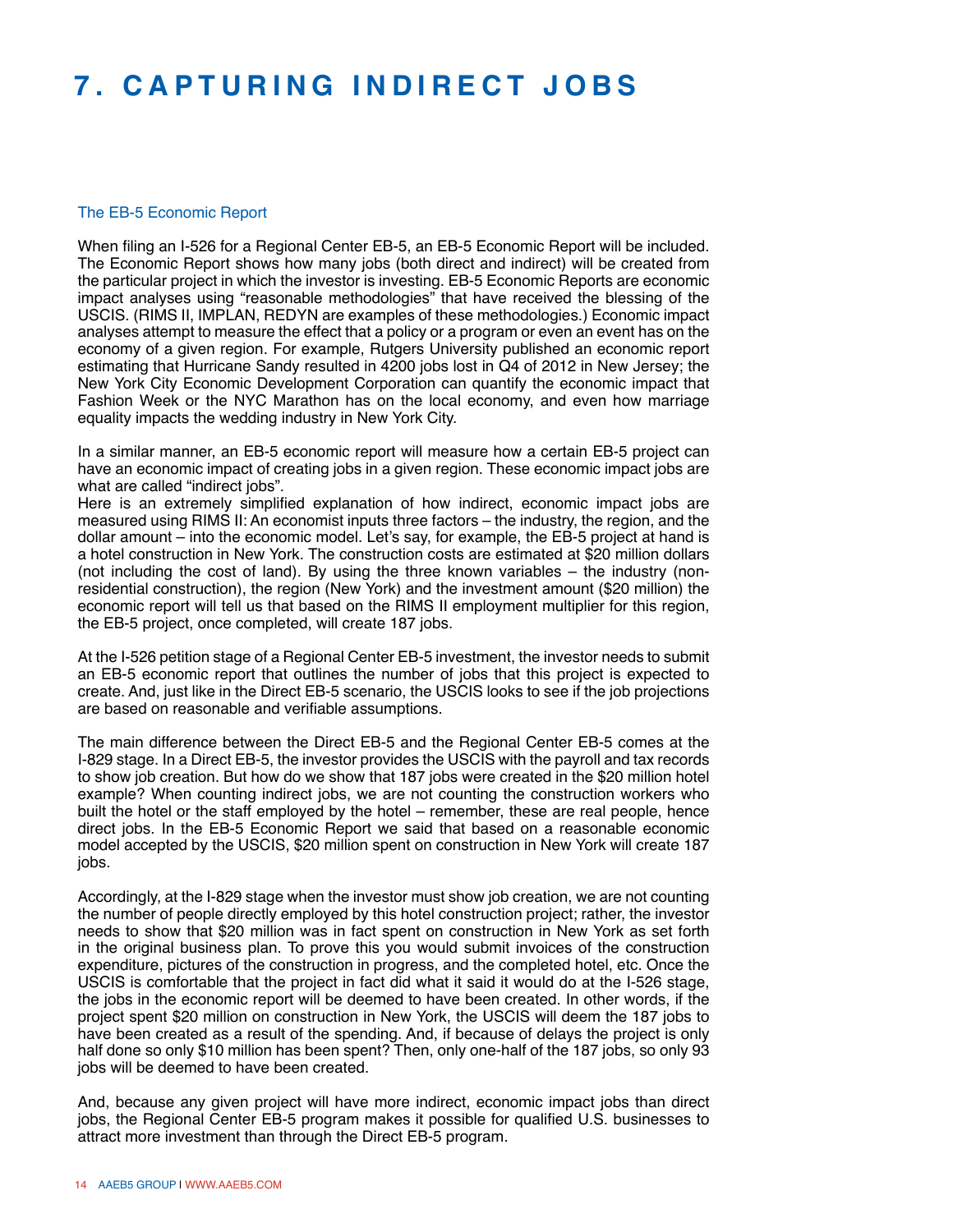To use the example above, a \$20 million hotel somewhere in New York City would probably get you a 100-room outfit. Think of a Marriot Residence Inn near one of the airports. How many full-time workers would such a hotel hire? I would say, no more than 40 maximum. (Front desk staff for 24 hours, room service, housekeeping, etc.) That means 4 EB-5 investors could invest \$500,000 each and the project job numbers allows you to raise \$2 million total. Compare that to 187 jobs – that means 18 EB-5 investors could claim 10 jobs each, and at \$500,000 each, the hotel project could raise a total of \$9 million. This is the effect of indirect job counting through Regional Centers.

So the answer to the question of "How do you count indirect jobs?" is that you show the economic impact of the project according to what you promised to do at the I-526 stage and the indirect jobs will be deemed to have been created by virtue of the kept promise.<sup>3</sup>

#### **The Regional Center Immigrant Investor Program**

Unlike the Direct EB-5 program, the Regional Center program is a pilot program that is extended every three years. Since 1993, the program has always been extended, and that the Regional Center program will continue to be extended in and of itself is not a matter of controversy. However, the specifics of the Regional Center program and EB-5 rules in general are long overdue for updates. Therefore it was widely anticipated that there would

be an amendment to the statutes and regulations addressing the EB-5 program that would codify many of the USCIS policies in effect today when the program was up for another extension on September 30, 2015. Congress and the EB-5 industry came very close to reaching a compromise on new rules in December of 2015 which included increasing the minimum investment amount into TEAs from the current \$500,000 to \$800,000 and also new definitions of TEAs. The new rules would also

have extended the Regional Center program for another 5 years. But at the last minute, the Regional Center Program was temporarily extended until September 30, 2016 in its current form. This extension brought a collective sigh of relief to many people with vested interest in the current program that would have been adversely affected by new proposed rules. But it has also extended the uncertainty surrounding EB-5 rules for another year, making it harder for Regional Centers and developers to plan for the future.

3 This is the "expenditure based" indirect job counting. There is also a "revenue based" job model that allows you to calculate indirect jobs based on projected revenues. In this case, you would need to show that the revenues were actually created at the I-829 stage to prove job creation.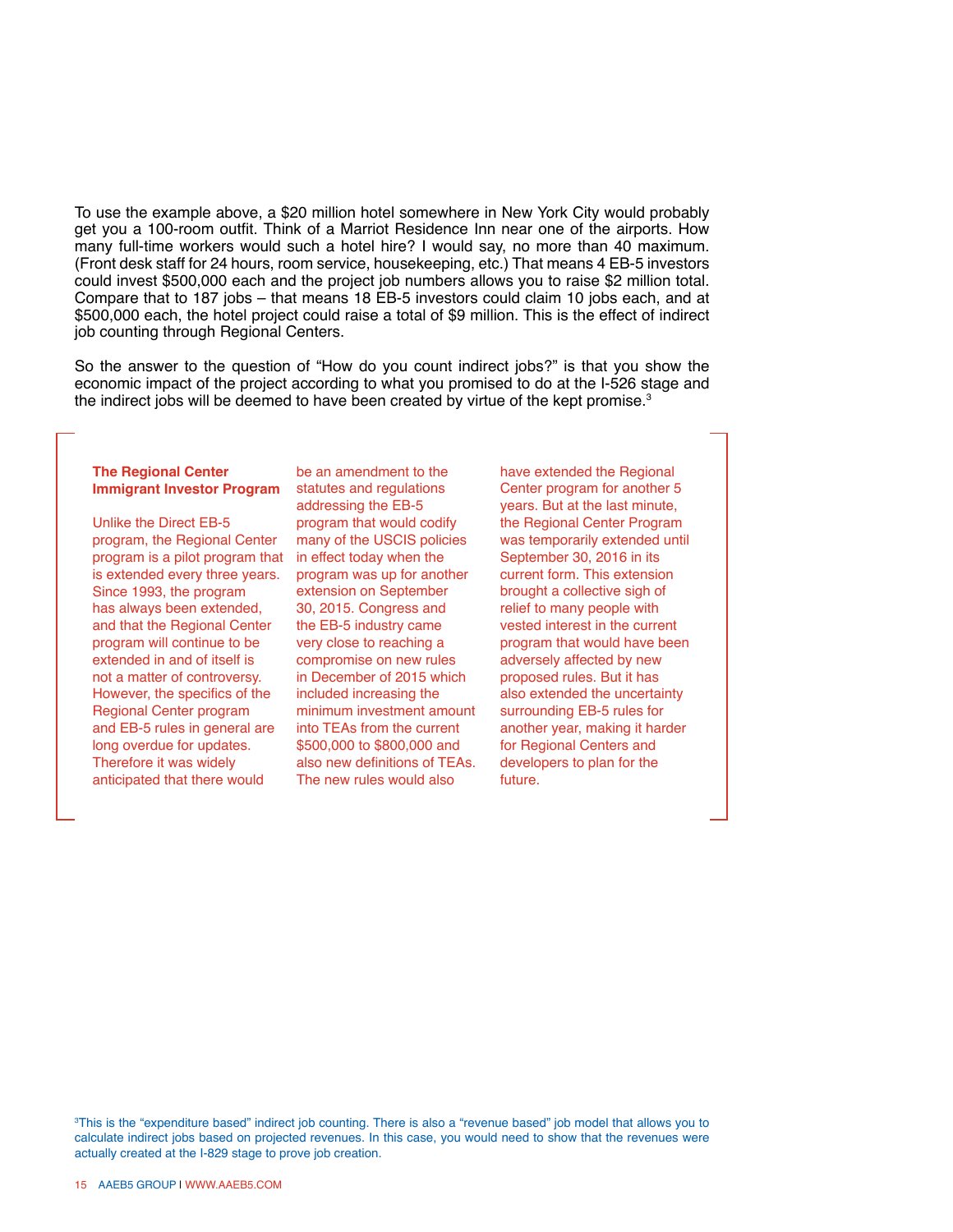### **8. S ourc e o f Funds**

An individual investor's I-526 petition consists of two parts. The first part is the Business Content (business plan, economic report, etc.) which is discussed above. The second part describes in detail the investor's Source of Funds (SOF).

The SOF tells the story of the origins of the \$500,000 that was invested in the United States. A common question asked about SOF is whether the investor can obtain loans to use for EB-5. The answer is yes. The caveat is that the loans must be secured with personal property. For example, a loan from a bank using real estate owned by the investor as collateral is acceptable. Or a loan from a company where the investor holds an equity interest is acceptable. In this case the collateral would generally be the investors' shares in the company.

In loans, however, an additional layer of where the investor obtained funds to purchase the underlying assets must be submitted to the USCIS. For example, in a real estate loan, how the investor purchased the real estate in the first place must be shown. (It used to be that if the real estate was purchased more than 5 years ago, this step was not needed, but starting 2014, the USCIS has been requesting this original source information no matter how long ago the asset was acquired.) In the case of shareholder loans, for example, if the investor is the majority owner of the company, where the funds for the initial capitalization of the company would be required.

The second common question is whether investor can use funds that are gifted to him as EB-5 investment capital. That is also allowed, however, when there is a gift involved, the USCIS looks past the investor and looks at the source of funds that were used for the gift.<sup>4</sup>

One thing the potential investor absolutely must keep in mind is that the SOF needs to be reviewed and documented by the investor's lawyer before any funds are wired to the United States. It is extremely difficult for the person preparing the SOF documents to try to tease out what exactly happened after the funds have left the investor's home country. In addition to the source of funds, the Path of Funds needs to be documented. This is done through wire receipts and other bank documents, and it is also very important for the investor's lawyer to create a roadmap for this before any funds are wired. The entire SOF and wiring process can easily take two or three months for many investors.

<sup>4</sup> One exception to this rule is when a collateralized loan is used as the source of funds. If the investor is taking out the loans, the collateral must be personally owned by the investor, while when a third-party takes out a loan to gift to the investor, the underlying collateral need not be personally owned by the giftor. (The fact that someone can get a loan using someone else's property may be a bit confusing in the U.S. context, but it is quite common in China where, for example, a parent would purchase real estate for a child and then the parent would use that real estate as collateral and become the borrower and the child would only execute the underlying mortgage.)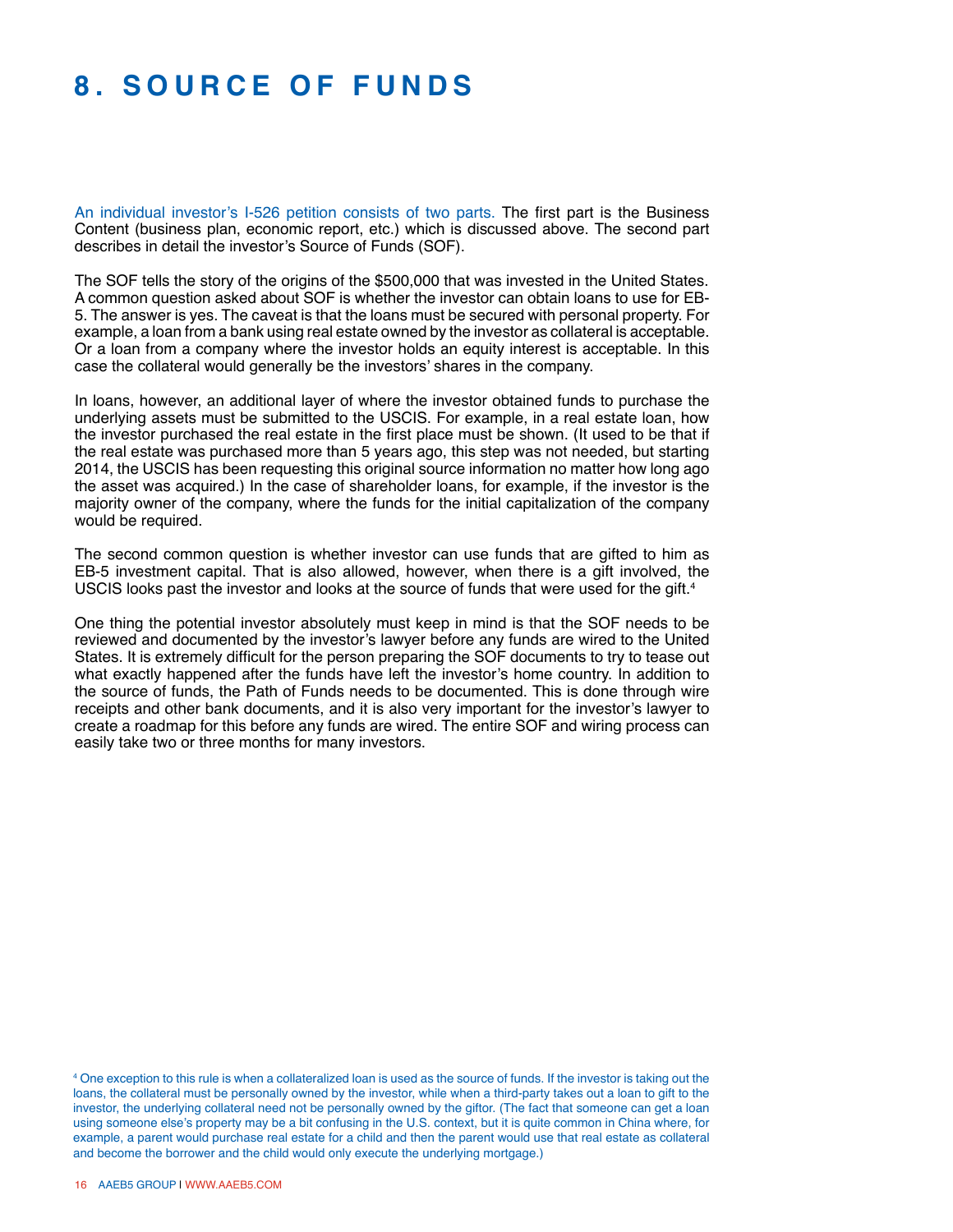### **9. Proc e ss & T i m ing**

#### Choose a Project: Varies **1**

The timing for this step varies widely depending on how (in)decisive the investor is. Many people ask if there is a website where the public can access EB-5 projects. The short answer is no. This is because EB-5 projects are fundamentally private placement offerings that rely on exemptions to the registration requirement such as Regulation D for domestic offerings and Regulation S for overseas offerings. As such, they are subject to securities regulation that prohibits general solicitation (e.g. websites!). Therefore an investor looking for qualified EB-5 projects will often have to contact a Regional Center directly and request information. Investors residing in countries with an emigration infrastructure such as China or Korea will often rely on local migration consulting companies for project information.

#### Preparing SOF/Path of Funds/Wire Funds/File I-526: Approximately 2 months **2**

The time it takes to prepare SOF documents and wire funds to the United States will also differ depending on the investor's circumstances but generally this step takes 2 to 3 months. In particular, if the investor is from a country with currency regulations such as China, the wiring part alone can take a month (or more). The I-526 is filed after all the documentation is completed AND once all the funds have been wired into the Regional Center's escrow account.

#### Wait for USCIS Approval of I-526: Approximately 14 months

**3**

Investors today can expect to wait at least 14 months, if not more, before hearing back from the USCIS. The USCIS simply has not been able to keep up with the increase in the I-526 petitions in recent years. (As of December 2015, there are approximately 20,000 I-526 petitions pending and only 58 adjudicators on the EB-5 team in Washington, DC.)

This number is an estimate, however, and generally ranges between 12 to 22 months. It used to be that investor petitions in exemplar approved projects enjoyed a shorter wait, but that has changed as discussed below. Also, there was a period during which Direct EB-5 projects also enjoyed a shorter wait time as well, but this is no longer the case.

#### FILE FOR A GREENCARD: Approximately 6 months **4**

(4-1)**Adjustment of Status (I-485)**: If the immigrant investor is already in the United States and in valid status at the time of I-526 approval, he may apply for a greencard without leaving the country. It is at this stage that the investor's qualified dependent's application is submitted. A qualified dependent is defined as a spouse and unmarried child under the age of 21. Generally, investors are not interviewed for adjustments in an EB-5 case. Your greencard is mailed to you and the start date of your permanent residency is the start date of the card.

(4-2) **Apply for Consular Processing (DS-230)**: If the immigrant investor is not already in the United States on a valid visa, upon approval of the I-526, the investor must process his

Previously most EB-5 investments were held in escrow accounts pending the approval of the investor's I-526. These types of arrangements were called "traditional" EB-5 escrows. However, once the I-526 petition approvals started taking over one year, releasing funds upon filing of the I-526 and not the approval became more<br>commonplace. Such commonplace. "early release" escrows are often backed up by a guarantee of investment refund if I-526 is denied.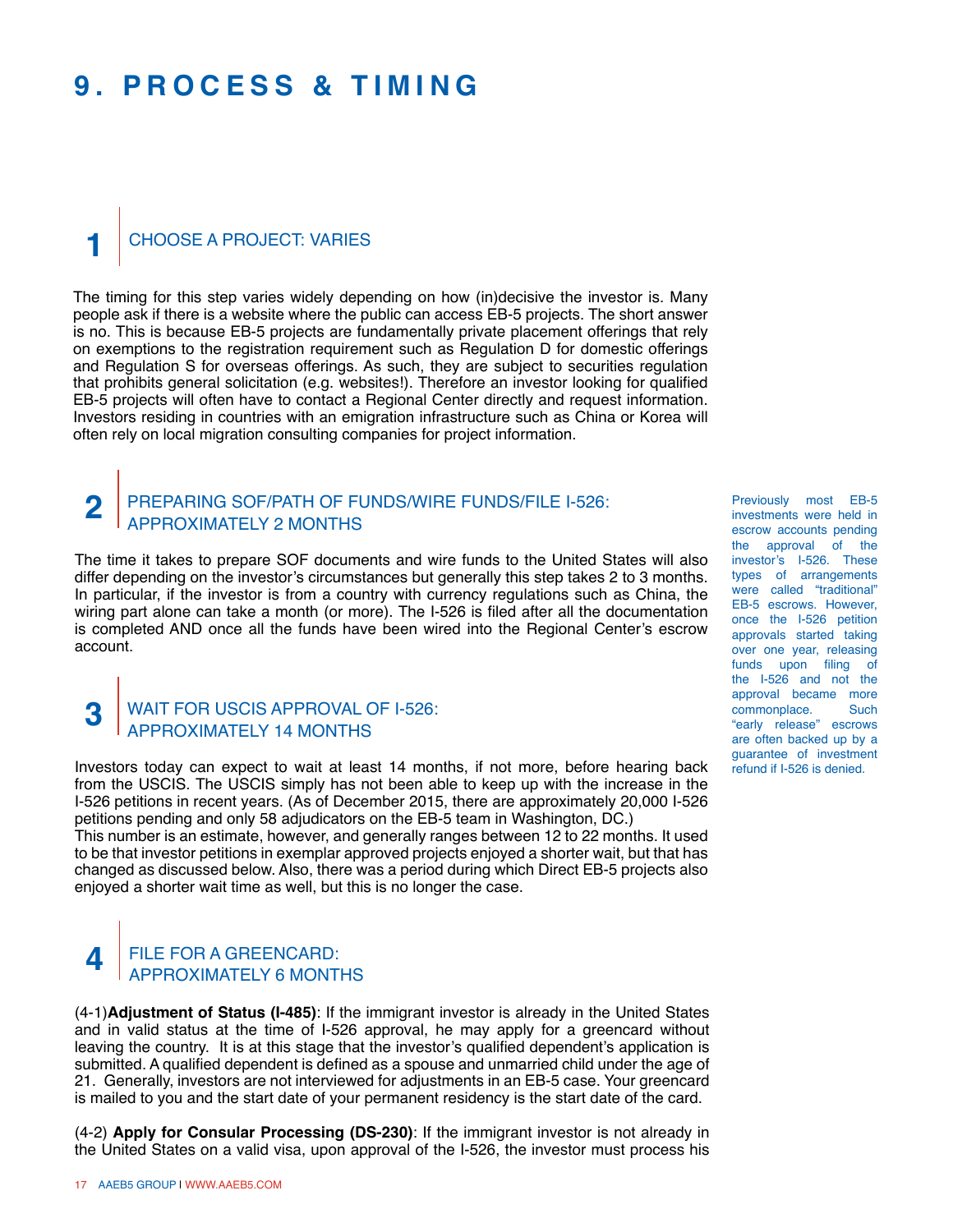greencard through the National Visa Center (NVC) and then go through an interview process at the U.S. Consulate near his home. Because documents are submitted to the NVC then sent to the foreign post and then reviewed again there before an interview is scheduled, this process can be longer than you expect. Once you go through the interview and are approved, you will get a visa stamp on your passport with an approval date. The investor and his family must enter the United States as permanent residents within 180 days of this approval date. The date the investor and his family enters the United States is the beginning of the conditional greencard. (The card is mailed to you after you enter.)

#### Receive Conditional Permanent Resident Status VALID FOR 2 YE **5**

A conditional greencard holder enjoys all the rights, benefits and duties of a permanent greencard holder.

#### File I-829 Removal of Conditions: Approximately 12 months **6**

This petition is filed between month 21 and month 24 after the start of the conditional greencard period. For investors who have created a Direct EB-5 investment, this is when you show the USCIS that you have in fact created 10+ full-time, U.S. jobs by submitting payroll and tax records. Regional Centers, on the other hand, must provide each individual investor who has filed an I-526 petition and invested in a project, all the records that prove to the USCIS that the projections in terms of expenditure and revenues made in the EB-5 Economic Report filed with the I-526 petition have been met. The I-829 petition stays pending for approximately a year during which the conditional residency period is extended.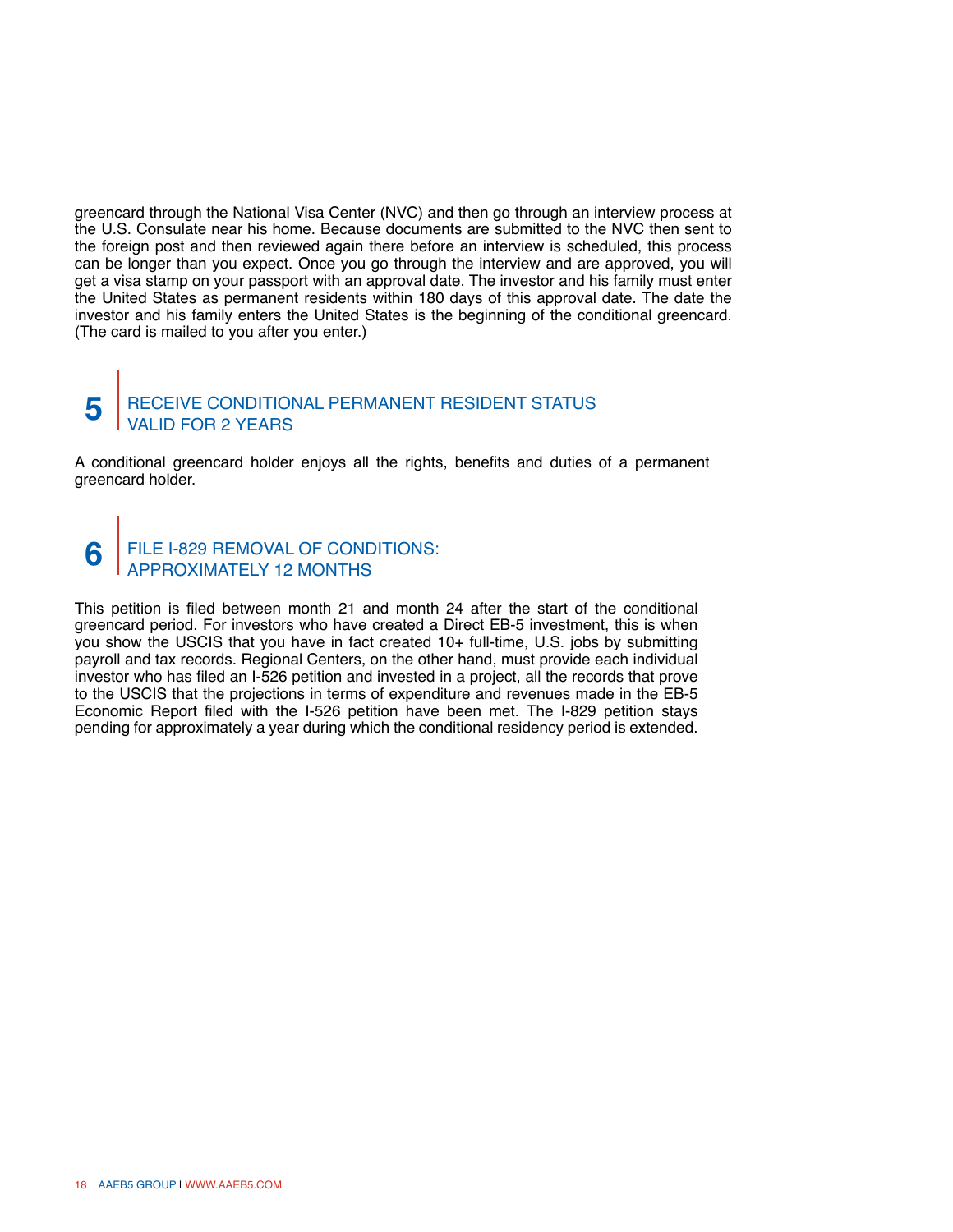#### 10. EXEMPLAR PROJECTS: **A K A th e Pr e - App rov e d E B -5 Proj e c t**

Exemplar EB-5 projects are also known as "pre-approved" projects. As discussed above, when an investor makes the decision to invest in a Regional Center EB-5 project, she files an I-526 petition. If the Regional Center project is raising \$20 million dollars in a TEA, 40 investors will each file their own I-526 petition. The I-526 petition consists of two parts: one involving specific project information and the other pertaining to the individual investor's source of funds (SOF). This means that the 40 petitions filed in our example above all have identical project information. As nobody really knows the inner workings of the USCIS, we can't be sure, but today it seems like the same adjudicator (or team of adjudicators) review a single project. A few years ago, however, when the EB-5 program started growing at a very rapid rate, it wasn't unusual for two investors investing in the same project to receive different RFEs (Request of Evidence) asking for different things on the identical project information. To alleviate this confusion, the AILA (American Immigration Lawyers Association) EB-5 Committee started to push for an "exemplar" procedure in 2008.

An "exemplar I-526" is filed by the Regional Center on Form I-924 which is the same form that is used to file an initial Regional Center application. In short, you are filing a "sample I-526" petition where the investor's SOF information is left out, but all the project information would be put in as if the project were going ahead tomorrow. Once the USCIS approves the exemplar petition, the project is deemed "pre-approved" by the USCIS.

Sounds pretty straightforward, doesn't it? But if you've spent a bit of time in the EB-5 world, you should know by now that nothing is simple when it comes to EB-5.

When the exemplar process was first introduced, the USCIS would approve a project within 2 to 3 months. And there was the tacit understanding was that the USCIS would only look at investor SOF and not review the project information for an exemplar approved project. While they first honored this, after a year or so, maddeningly they didn't keep their promise to not review the project portion of the I-526s. So Regional Centers who got their exemplar designation approved, would go out to market and tout that their project was "pre-approved". Then individual investors would sometimes still get RFEs for the project information.

Then in 2012-2013 we did see some projects with exemplar approved status get a more expedited review. But after the EB-5 team moved from California to Washington DC in 2014, it seems like the exemplars approved by the California Service Center are being ignored by the Washington DC IPO (Immigrant Investor Program Office) team. Or it might be because the USCIS is now fully implementing a stricter FIFO processing of all petitions so even if an investor invests in an exemplar approved project, there are no time advantages of cutting the line. Nobody is really sure.

However, for all practical intents and purposes, you will not see many exemplar approved projects (also called "I-924 approved" projects) out on the market today. This is because it takes approximately 1 year (often longer) for an I-924 exemplar application to be approved. This means in order for a deal to be structured so that a Regional Center can market an "Exemplar Approved Project", the Regional Center and Project Developer would have to get a project ready to go (i.e. all the permits, other financing, etc.), file for the I-924 application and then wait around for the I-924 application to be approved – which realistically is not going to happen as time = money in a real estate project.

Therefore, projects that have exemplar I-924 approval on the market today will usually fall into either one of the following categories:

1) Very large projects where the Regional Centers file for exemplar approval at the same time as they start marketing and because of its sheer size, there were still slots left for the investors to fill after the exemplar was approved.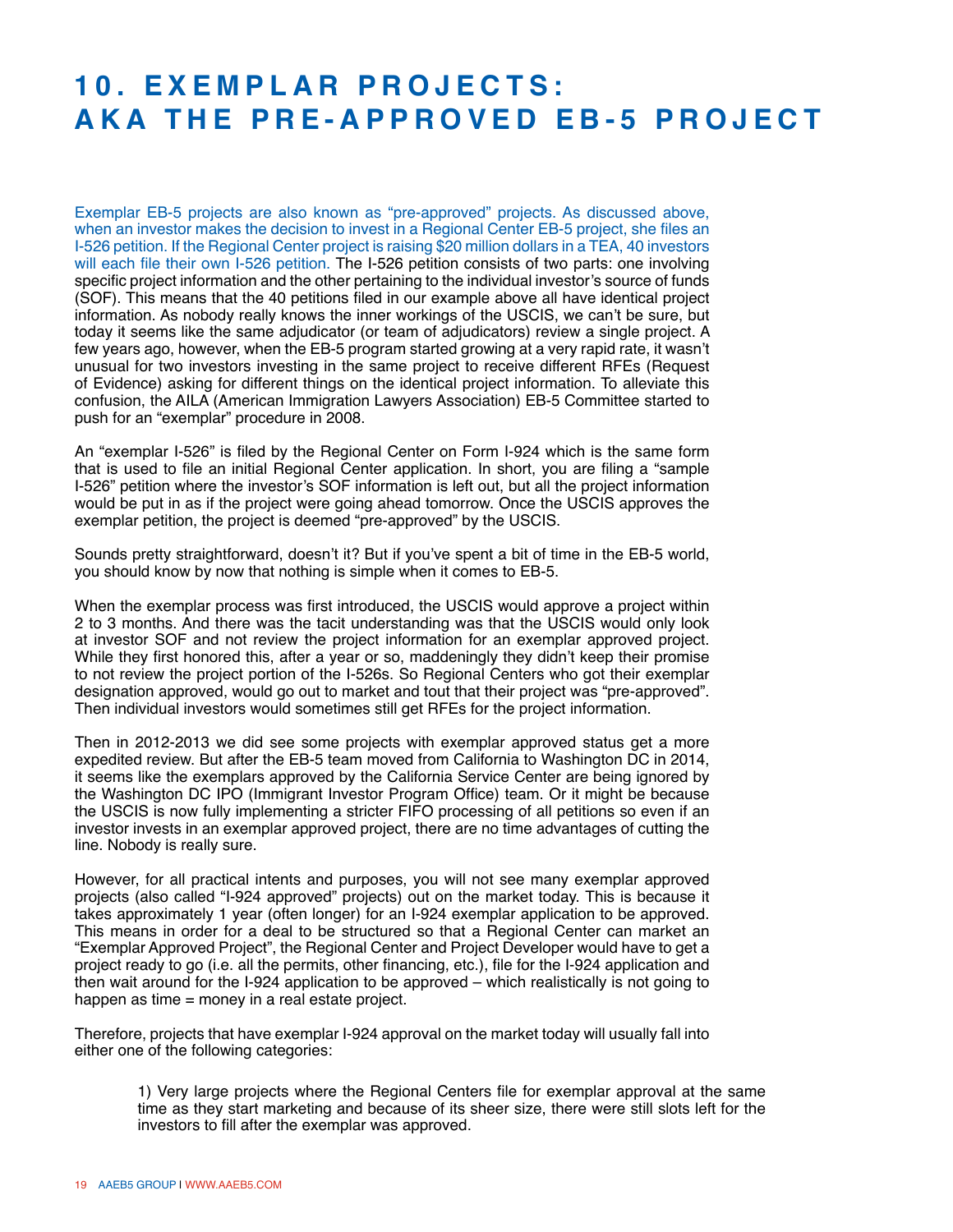2) Projects that didn't sell on the market that well for whatever reason and are still available after 1+ year it took for the exemplar to be approved.

3) A project owned by a developer that has a large pipeline of projects who selects a fully entitled project to submit as part of their original Regional Center application. This is rare but in at least two occasions I have seen a developer just wait and wait until they get the approval before going out to market the project. That said the assumption is that while all this waiting is happening, the project does not change because an exemplar approval might not be honored if the project has changed in a material way during the waiting period because exemplar approvals are only honored when there are no material changes to the original application.

Then, what is the value of an exemplar approved project? Exemplar approved projects used to have two benefits. The first is that it gives the investors comfort that the USCIS has agreed that the structure of the project has been approved by the USCIS to be EB-5 compliant. That means that the investor can expect to receive an I-526 approval as long as his Source of Funds have no issues. The second is that investors that invested into exemplar approved projects would enjoy a quicker approval of the I-526 petition as the USCIS used to have different lines for each project. So if you got in line for an exemplar approved projects, the line would be shorter.

As of January 2016, the first benefit still stands while the second benefit has gone away. Sometime in 2014, the USCIS casually mentioned on one of its Quarterly EB-5 Stakeholder Calls that they were going to implement a First-In-First-Out processing of I-526 petitions. The industry didn't think much of it at the time of the "announcement" but since 2014, anecdotally (because no one really gathers these statistics) investors who invested into an exemplar approved project have no longer enjoyed any benefit of quicker approval periods.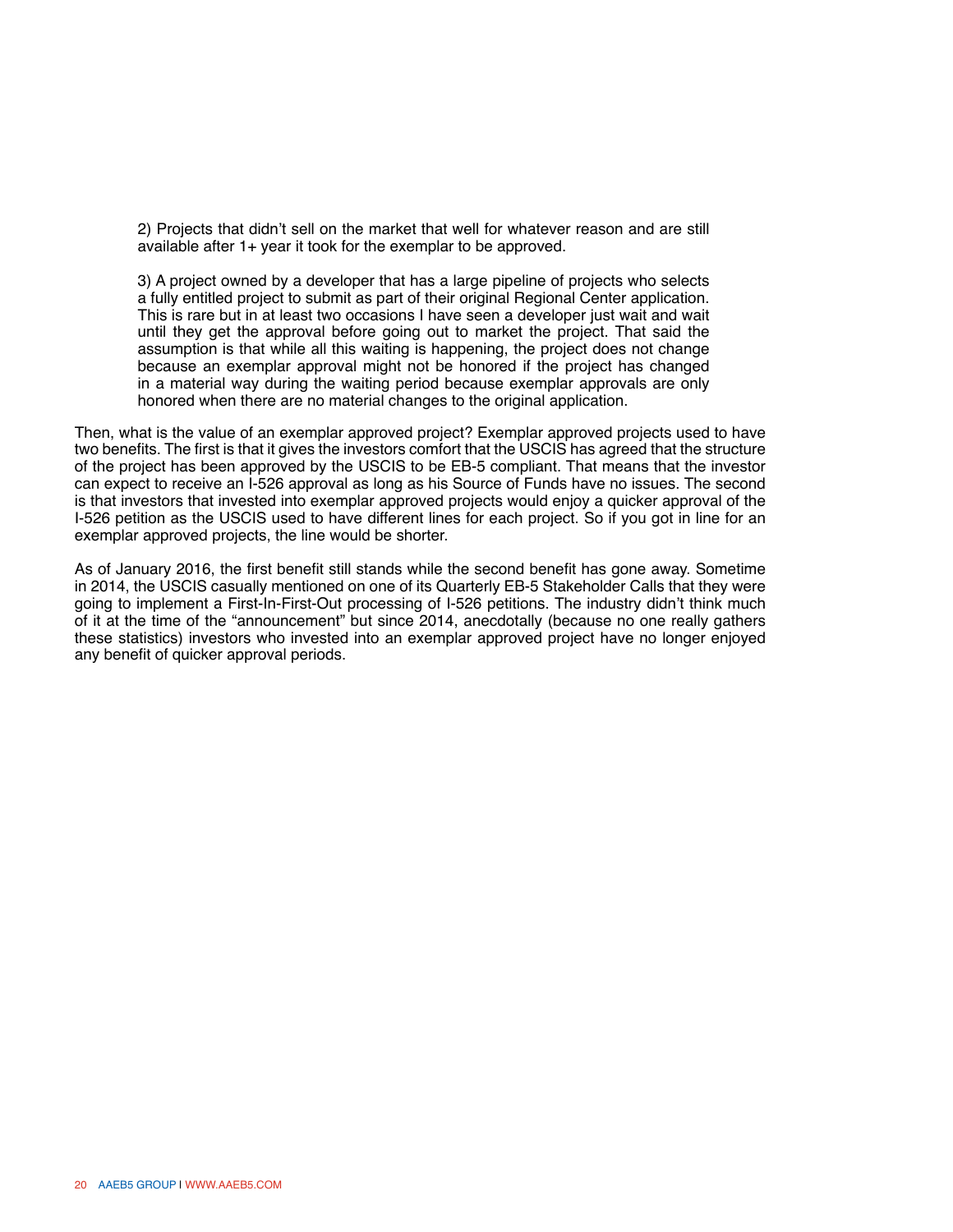## **11. C ost**

**W HAT A M OUNT NOT E S**

| Investment<br>Principal                                                                                                                                  | \$500,000<br>(or<br>\$1,000,000) | The \$500,000 minimum<br>investments for projects<br>located in TEAs (or<br>\$1,000,000 minimum<br>investments for non-TEA<br>locations) is unchanged<br>from the early 1990s when<br>the legislation was first<br>introduced. (Remember,<br>the investment amounts<br>differ depending on the<br>location of the project;<br>not whether it is a Direct<br><b>EB-5 or a Regional Center</b><br>EB-5.) This amount could<br>be increased in the not<br>too distant future as<br>there are indications<br>of this happening in<br>the Comprehensive<br><b>Immigration Reform</b><br>bill(s) pending in<br>Congress. |
|----------------------------------------------------------------------------------------------------------------------------------------------------------|----------------------------------|--------------------------------------------------------------------------------------------------------------------------------------------------------------------------------------------------------------------------------------------------------------------------------------------------------------------------------------------------------------------------------------------------------------------------------------------------------------------------------------------------------------------------------------------------------------------------------------------------------------------|
| <b>Subscription Fee</b><br>or Administrative<br>Fee                                                                                                      | \$45,000<br>\$55,000             | These funds are used by<br>the Regional Centers to<br>cover overhead.                                                                                                                                                                                                                                                                                                                                                                                                                                                                                                                                              |
| 1-526 USCIS Filing<br>Fee                                                                                                                                | \$1500                           | Because only the main<br>investor's information is<br>submitted at the time of<br>the 1-526 filing, this is<br>paid only once.                                                                                                                                                                                                                                                                                                                                                                                                                                                                                     |
| 1-485 Adjustment<br>of Status Filing<br>Fee<br>(applicable only if, at time<br>of I-526 approval, investor<br>is in the US and in valid<br>visa status)  | \$1070 per<br>person             | If child is under 14 years<br>of age and applying at<br>the same time as parent,<br>\$635.                                                                                                                                                                                                                                                                                                                                                                                                                                                                                                                         |
| <b>National Visa</b><br>Center fee (applicable<br>only if, investor is not in<br>the US and will obtain<br>visa through consular<br>processing overseas) | \$345 per<br>person              |                                                                                                                                                                                                                                                                                                                                                                                                                                                                                                                                                                                                                    |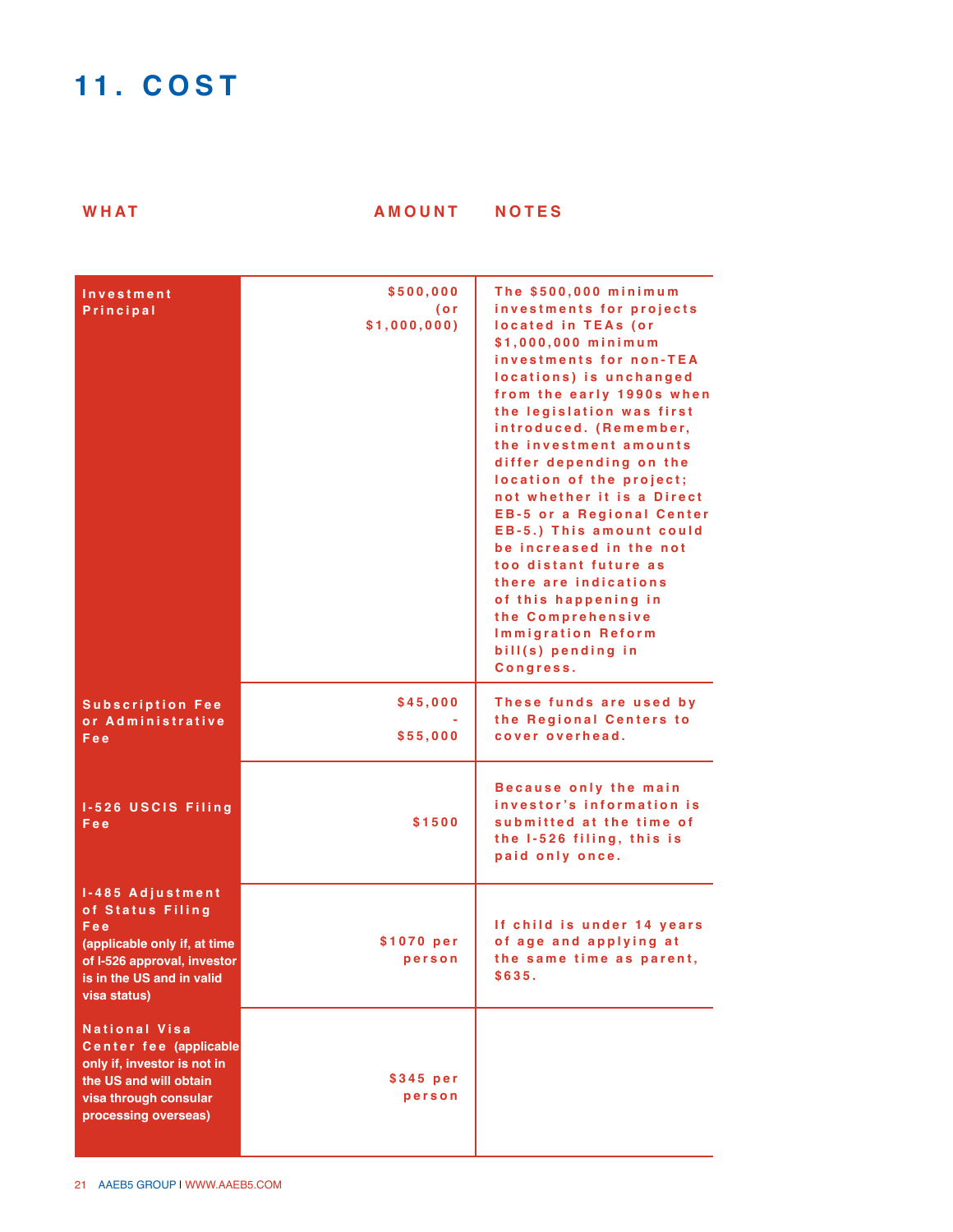| WHAT | <b>AMOUNT</b> | <b>NOTES</b> |
|------|---------------|--------------|
|      |               |              |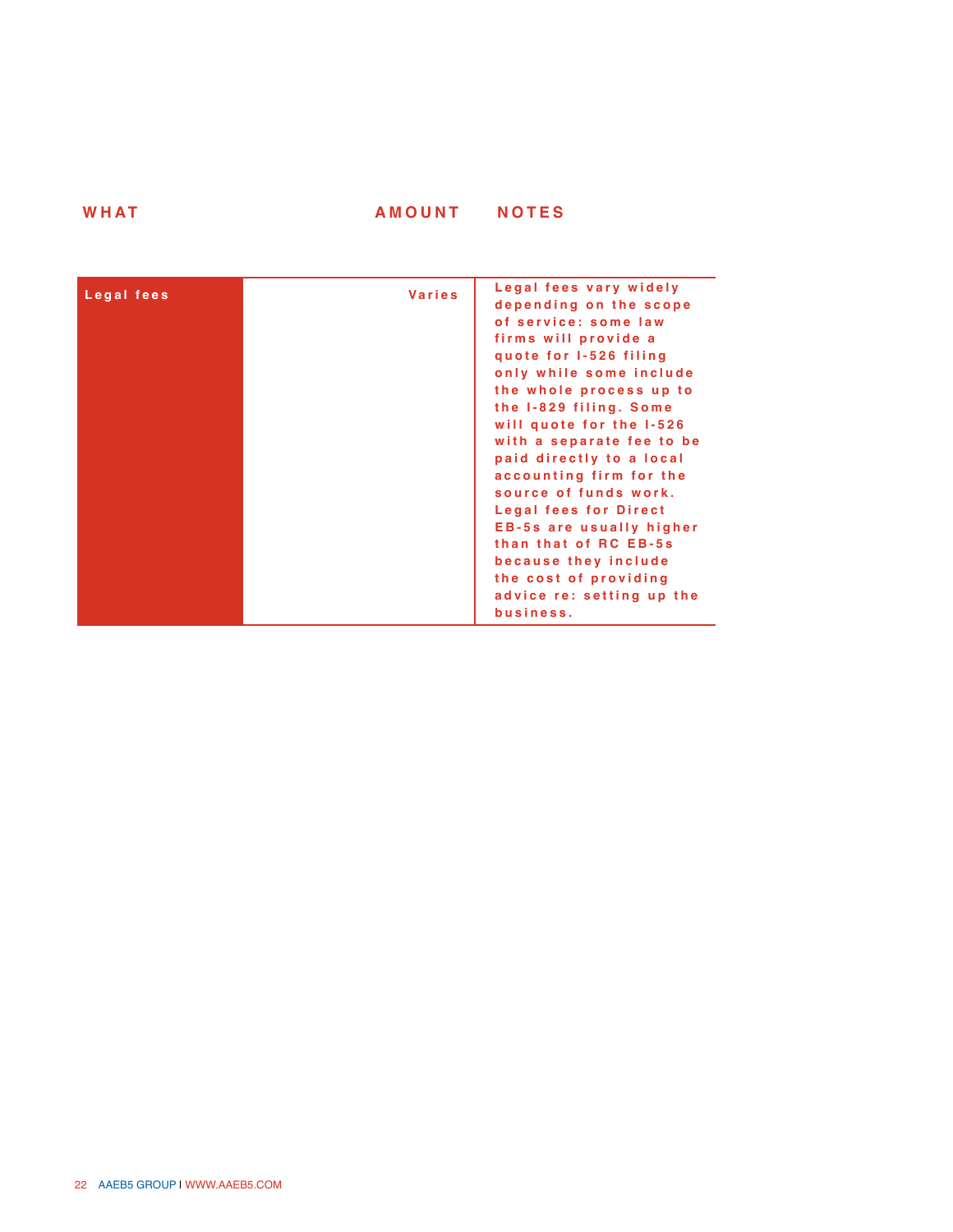### **12. Re turn o f C a p ital**

As discussed above, most EB-5 investments today are structured as loan products or preferred equity products that are made to mimic loans as closely as possible. For Loan Model products, the maturity dates, on average, is about 5 years. (But if you look closely, it is not uncommon to find that recently many investments give the borrower the option to extend the term for two one-year terms, making the total loan period 7 years.)

So generally, investors can expect to get a return of their capital in approximately 5 years.<sup>5</sup>

However, this assumes that the EB-5 investor has received an approval of the I-829 petition made to remove conditions on the conditional greencard. Unfortunately, with the backlog of EB-5 visas for people born in China, most Chinese investors will almost certainly not get their conditions removed within 5 year of investment.

Current EB-5 rules state that an EB-5 investment must be at-risk and sustained until the I-829 petition is made. The visa backlog coupled with the fact that the majority of investors are from China, this has thrown a huge wrinkle in the process of returning capital and more importantly, what Regional Centers should do with the funds that are repaid after 5 years if the investors' I-829s have not all been approved.

Recognizing this, the USCIS released a draft policy guidance in August of 2015 titled Guidance on the Job Creation Requirement and Sustainment of the Investment for EB-5 Adjudication of Form I-526 and Form I-829 which can be found here http://tinyurl.com/draft12345. This is a very technical but important issue for EB-5 that is outside of the scope of this booklet.<sup>6</sup> But for our purposes, it is important to remember that investors cannot get their money back until their I-829 petitions have been adjudicated.

5 However, the start date of the 5 year period EB-5 Loan depending on the project could be as long as one year after the funds are invested even without a traditional escrow because it is not uncommon for the EB-5 Loan start date to be the date the last investor invests or one year after the offering is launched, whichever comes earlier. <sup>6</sup> Please read my analysis on the topic here: http://www.aaeb5.com/eb-5-investment-sustainment-requirement/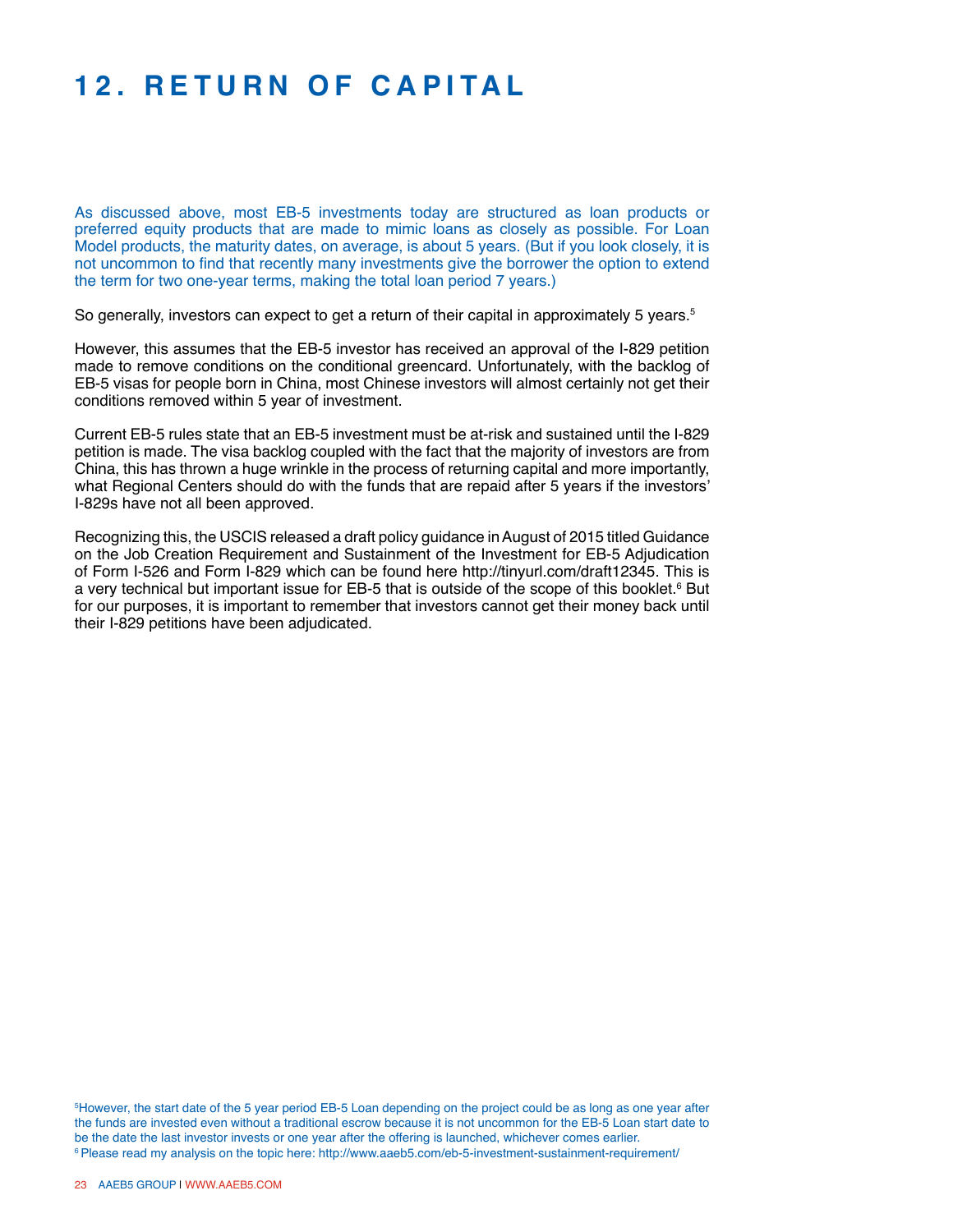#### **13. H o w Will th e R u l e s C hang e in th e Futur e ?**

After much hand wringing and negotiations surrounding the draft language of a new bill that proposed to change the EB-5 program as we know it today, the US Congress came to an agreement to temporarily extend the program unchanged until September 30, 2016.

Due to the explosive speed at which the program has grown during the past 7 years, there are definitely elements of the current rules that do not scale easily to accommodate the larger projects on the market today. In addition, the proliferation of Regional Centers in recent years has increased the need for government oversight of the EB-5 program.

Reflecting this reality, efforts to reform the EB-5 program in 2015 fall into two broad categories: (1) Technical Rules addressing such topics as the TEA, minimum investment and visa quota allocations and (2) so-called Integrity Measures that are aimed at strengthening the government's oversight capabilities of the program to prevent fraud and protect investors.

The five bills that were floated in Congress in 2015 attempted to address all of these issues in one fell swoop. However, the EB-5 program is a complicated program that has many interrelated moving pieces.

So moving one piece inevitably affects other pieces. In addition there are different interests among the players in the EB-5 community. The bill that was negotiated up to the last minute on December 15, 2015, attempted to cram through too many changes with too little discussion and failed because it was difficult to reconcile all the technical issues but also because it didn't receive the support of the EB-5 community as a whole.

However, despite the disagreement over the Technical Rules, there was never much disagreement over need for Integrity Measures. Reflecting this, a new bill was introduced in the Senate in December 2015 by Senator Flake of Arizona. Listed as the EB-5 Integrity Act of 2015, or S. 2415, the bill was introduced by Senator Flake on Dec. 17 (two days after the more comprehensive bill) and co-sponsored by Sens. John Cornyn, R-Texas, and Charles Schumer, D-N.Y. It contains several provisions aimed at increasing regional center transparency and integrity, and some of its proposals are similar to ideas contained in the EB-5 legislation that failed to pass.

Most of the provisions of the bill are obviously aimed at regional centers (such as a \$25,000 annual fee for all RCs), but in this article I want to point out some provisions of the bill that would impact the Chinese marketplace and investors.

EB-5 capital may not be used to purchase municipal bonds or any other bonds if such bonds are available to the general public

An exemplar petition must be filed by the Regional Center before any investor can file their I-526. (Currently, it is considered best practice to do so, but it is not a rule that an exemplar must be filed. But unchanged from the current rules, the Exemplar Petition doesn't have to be approved for the investor to file.)

A person must be a U.S. citizen or permanent resident to be "involved with" a Regional Center. Being "involved in" a Regional Center is generally defined as having an ownership interest or being in a position of substantive authority to make operational or managerial decision.

A foreign government entity may not provide capital to, or be directly or indirectly involved with the ownership or administration of a Regional Center. (This is actually a looser restriction compare to the bill that almost passed in December 2015 which said that a foreign government entity may not be involved in not just the Regional

**1**

**2**

**3**

**4**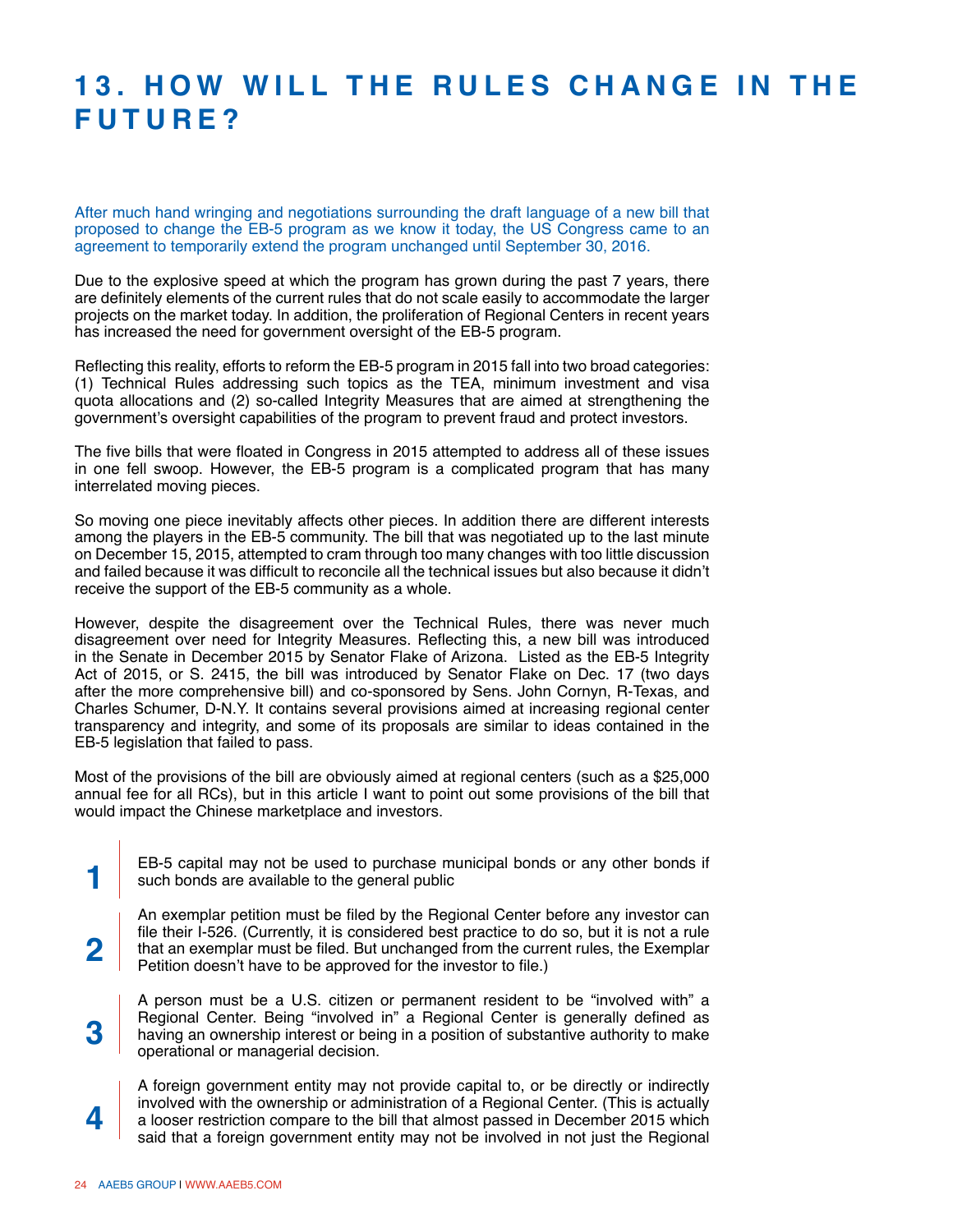Center but also the NCE or JCE – which basically eliminated involvement of all U.S. affiliates of Chinese SOE from being involved in EB-5 in any way.)

Investors will be required to pay an additional \$1000 in addition to the \$1500 filing fee. (This number was \$12,000 in the bill that didn't pass.)

Migration agencies will have to register with the USCIS and disclose fee arrangements to the USCIS. The list of registered agencies may be made publicly available by the **USCIS** 

Each investor's I-526 petition must include a disclosure document signed by the investor which discloses all fees and compensation paid by the Regional Center or the NCE in connection with that investor's investment

Investors must provide source of funds for administrative fees in addition to the \$500,000 investment. (The rather controversial new SOF rules of the bill that didn't pass didn't make it into the Integrity Bill. Ex. Only direct family members can gift; Only chartered banks or financial institutions can make EB-5 loans.)

Investors must disclose any monetary judgments against them as well as any pending governmental civil or criminal actions, governmental administrative proceedings, and any private civil actions involving possible monetary judgment against the investor in any court in or outside the U.S.

The Integrity Bill provides procedures to save investors whose I-526 has been approved if the RC is terminated. This is great news for people who are inadvertently caught up in RC termination cases through no fault of their own. Basically if the investor already has an approved I-526 or already is a conditional resident and the RC that sponsors their investment is terminated, the investors will have 6 months to reinvest into a new project and not lose their I-526 approval or their conditional resident status. There is also an option for the entire NCE to associate itself with a non-tainted Regional Center which would be very helpful for lease deals.

There is a pretty good chance that this bill will be passed as it doesn't address any really controversial issues while also allowing Congress to save face in the face of criticism that they failed to pass EB-5 reforms due to lobbying pressure. So it is worth monitoring the movement surrounding this bill and also plan ahead for the possible new rules in the relatively near future.

**10**

**5**

**6**

**7**

**8**

**9**